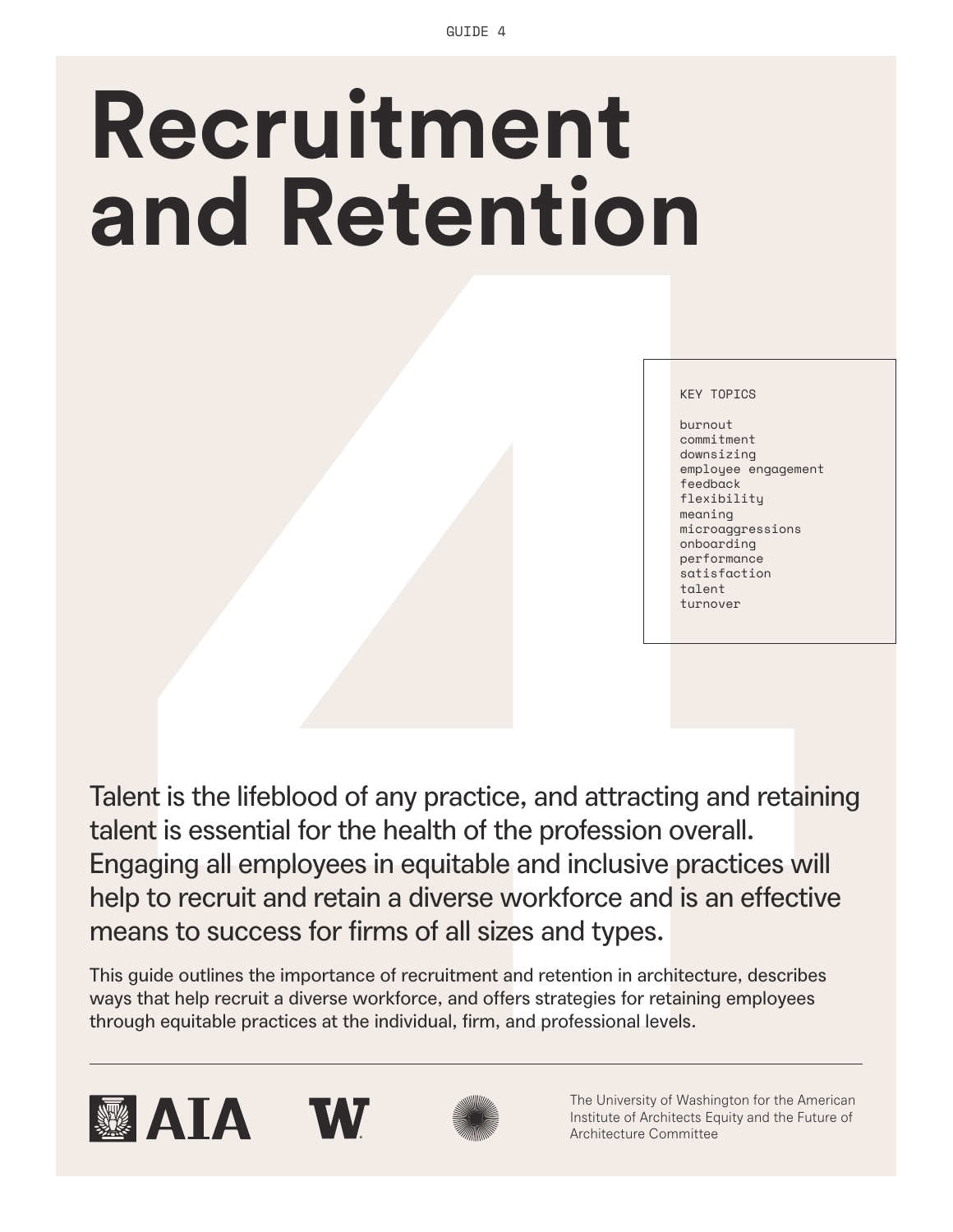## **What are recruitment and retention?**

Recruitment is the practice of attracting new talent by actively searching for, interviewing, and hiring candidates for a firm. It is key for ensuring both continuity and expansion of knowledge throughout the profession as well as accessing new ideas and diverse viewpoints in the practice of design. Retention results from keeping people engaged in the workplace by ensuring that they have what they need to succeed, including access to workplace support structures that help with career advancement and maintain harmony between work and life.

Successful recruitment means finding the right match between a work environment and a prospective employee. Architects recruit based on a variety of criteria, but prospective employees are often attracted by the firm's quality of design. While employees may be attracted to and highly committed to design quality, other factors that contribute to satisfaction and sustained focus in the work environment (e.g., meaningful work, feeling valued, receiving feedback, work/life fit, values alignment, reasonable workload) are crucial for successful retention. Without meeting these criteria, the profession is susceptible to losing employees to other fields, especially those that require less personal sacrifice or offer higher remuneration. However, due to the cyclical nature of the profession, there may be times when the pressures to meet project needs overshadow carefully planned hiring priorities. Maintaining systems and processes that are nimble, consistent, and equitable can keep both the recruiter's and the prospective employee's focus on values, goals, and priorities during the recruitment process.

The first challenge to increasing diversity in architecture begins at the entry point—young people of color are less often exposed to architects and architecture compared to other professions, leading to lower representation in architectural education and in the pool of candidates for

employment. This challenge to increasing diversity through recruitment is compounded by implicit and explicit biases at play in firm recruitment practices.<sup>1</sup> Furthermore, recruitment practices in architecture that seek out talent via word of mouth, personal references, or refer-afriend schemes can impede diversity efforts as people's professional networks tend to be relatively homogeneous.<sup>2</sup>

Challenges to retention include: the volatility of the profession, which cycles between growth and downsizing, making it difficult to retain talent and to consistently ensure there are opportunities for development; low pay relative to other professions; the culture of long hours; and the long path to full professional development. Under those pressures, it is critically important to establish policies and practices that ensure equity—creating a profession that is welcoming to all. Other factors contributing to retention are workplace flexibility, workload, control and autonomy, reward, community, fairness, and alignment of values.3 Finally, the profession attaches a high value to design, and people with non-dominant identities tend to be underrepresented in design areas. An implication of this phenomenon is that these professionals are less valued or must "prove it again"—do more and better work, make greater sacrifices—to be permitted access to design work.<sup>4</sup>

#### **EMPLOYEE ENGAGEMENT**

It is well documented that employee engagement (defined as having employees who are "highly involved and enthusiastic in their work and workplace") has a significant impact on productivity, reduces turnover, and increases retention. It is therefore one of the greatest advantages a company can have.<sup>5</sup> Employee engagement goes beyond what we commonly think of as employee satisfaction or employee commitment<sup>6</sup> and can incorporate a wide range of cognitive, behavioral, cultural, and organizational elements that can improve or hinder engagement in the workplace.

- **Meaningful Work:** Employees feel and hear from others that their work is meaningful (i.e., has value and significance). For architecture professionals, having meaningful work links clearly to retention.
- **Supportive Workplaces: Workplaces that are** supportive and fair feel psychologically safe.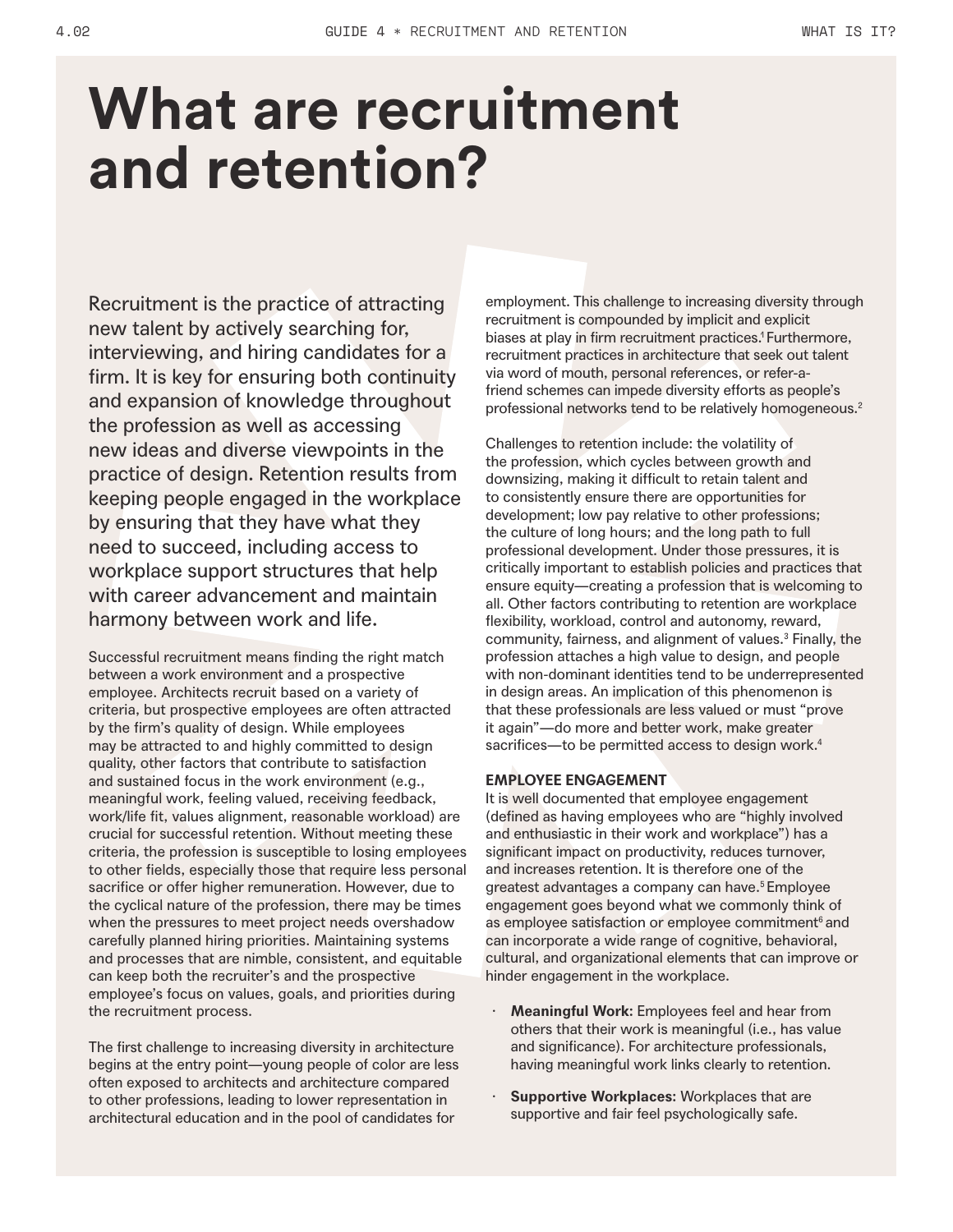Psychological safety means that employees feel that they have mutual trust with others; are comfortable sharing new ideas and being themselves without negative consequences; and believe that the tools and resources necessary for their job success are readily obtainable.<sup>7</sup>

· **Effective Leadership:** Enthusiasm, satisfaction, and involvement with one's work are feelings that depend on perceptions about a manager's effectiveness. Studies on the connection between manager effectiveness and employee engagement show that work units with employees who view their manager as an effective leader are the most profitable.<sup>8</sup>

The 2018 EQxD survey results<sup>9</sup> illustrate the importance of several of these factors. Respondents who sensed that their work had a positive impact on their community were more likely to report that they intended to stay at their firm; when asked "what is the greatest pleasure that you get from working?" the most common response was "doing interesting, challenging work that gives me a sense of accomplishment." Meanwhile, when asked what values drive them in their careers, the most common response was "stimulation, variation, challenge." Overall career satisfaction and feelings about whether one is in the right profession were most closely tied to respondents' perceptions of the work that they do. Respondents' intentions to stay in a particular firm were most closely tied to their perceptions of that firm's culture, including their relationships with peers and firm management. Respondents who indicated that they received one-on-one coaching and feedback in their firms were also more likely to say that they planned to stay.

"I had decided to take a break from architecture and do some labor organizing. Then my boss called and talked to me about her firm, how she was trying to diversify it and get more people with different experience together. She said that I had a really good way of communicating with clients and to other people, other architects, that she said would be beneficial, and that I would be able to grow those skills at her office.

My boss would give me assignments, like if there are problems on a project that I wasn't managing, she'd put me on communications to give the project manager extra support. I can teach others what I'm good at, and they get more comfortable with their abilities."

Architectural Designer, Asian American, Non-Binary, Queer, 28

|                | <b>ENTRY LEVEL</b> | MANAGER | SR. MANAGER/<br><b>DIRECTOR</b> | VP  | SVP | C-SUITE |
|----------------|--------------------|---------|---------------------------------|-----|-----|---------|
|                |                    |         |                                 |     |     |         |
| WHITE MEN      | 36%                | 46%     | 52%                             | 59% | 67% | 68%     |
| MEN OF COLOR   | 16%                |         |                                 |     |     |         |
|                |                    | 16%     |                                 |     |     |         |
| WHITE WOMEN    | 31%                |         | 13%                             | 12% |     |         |
|                |                    | 27%     | 26%                             |     | 9%  | 9%      |
| WOMEN OF COLOR |                    |         |                                 | 24% |     |         |
|                | 17%                |         |                                 |     | 19% | 19%     |
|                |                    | 12%     | 8%                              | 6%  | 4%  | 4%      |

**CORPORATE PIPELINE REPRESENTATION BY GENDER AND RACE** % of employees by level in 2018. (Graphic adapted from Rachel Thomas et. al., *Women in the Workplace*.)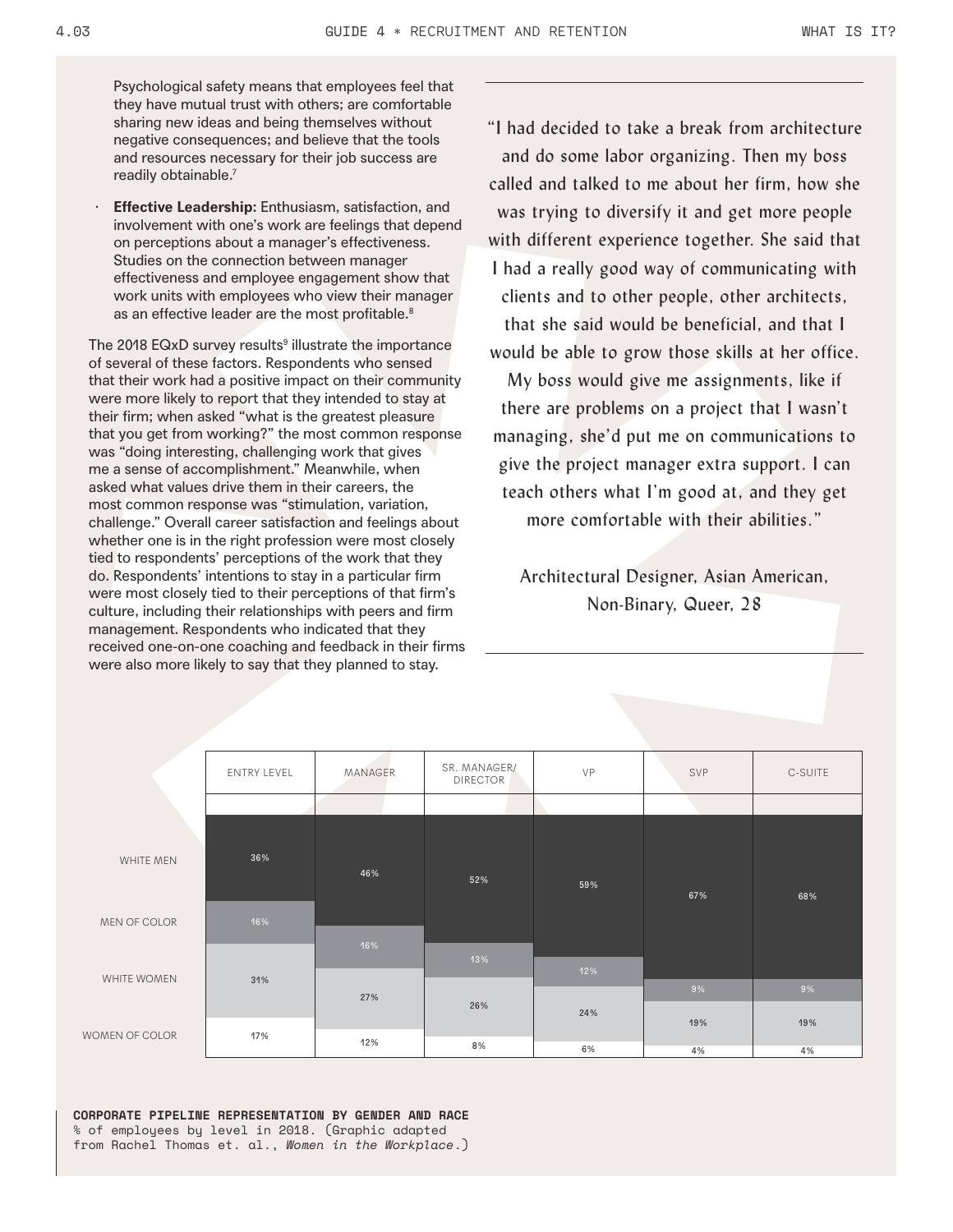#### **IMPACT OF INEQUITY ON EMPLOYEES**

Research on how inequities can affect employees from underrepresented groups in other professions provides useful information for the architectural profession. For the most part, these findings are echoed in the AIA Diversity in the Profession of Architecture Survey. While the number of men and women leaving the profession is similar, the percentage impact on women is greater. This is particularly noticeable for women of color.<sup>10</sup> The primary reason for the underrepresentation of women is inequity in hiring and promotion.<sup>11</sup> Women are hired at lower rates into entry-level and managerial jobs.<sup>12</sup> They are also less likely to receive promotions to manager-level jobs.13 These discrepancies in promotion are greater for women of color, particularly black women.<sup>14</sup> Twice as many people of color (32%) in architecture say that they are less likely to be promoted to more senior positions than whites.15 (For more on hiring and promotion inequities and their impact on compensation, see the *Compensation* guide. For information on how stereotypes affect evaluation practices, see the *Intercultural Competence* guide.)

Unconcious bias is one explanation for these discrepancies in hiring and promotion,<sup>16</sup> as is access to the managerial support and psychological safety that build employee engagement and equip employees for promotion. For example, women receive less manager support than men in the form of resources, help in navigating organizational politics, opportunities to present their work, promotion of their contributions to others in the workplace, and socializing outside of work.17 Women also have less access to senior leaders in their company, missing out on occasions to request promotions and new work.<sup>18</sup> These lost opportunities are compounded for women of color and lesbians.19 Results from the 2018 EQxD survey found significant differences in interactions with managers on the basis of race and ethnicity, with both men and women of color having far less access than white men and women.<sup>20</sup>

Furthermore, underrepresented groups feel less psychological safety in the workplace. Sixty-four percent of women, along with half of men (particularly men of color and gay men), experience workplace microaggressions, such as having their judgment questioned within their own area of expertise and needing to provide greater evidence of their competence.<sup>21</sup> Microaggressions can range from subtle to overt forms of discrimination, all of which can affect the work environment.<sup>22</sup> The ability to identify microaggressions in the first place also varies. In the case of gender, men and women perceive overt gender discrimination at the same rate; however, women identify subtle microaggressions more often than men.<sup>23</sup> Sexual harassment also remains prevalent, with 35% of women experiencing workplace sexual harassment during their career. These experiences occur more often among women in senior leadership (55%), lesbians (48%), and women in technical fields (45%).<sup>24</sup>

Women and other underrepresented groups are also more likely to be an "only": that is, to experience themselves as the only one of their identity in the workplace. "Only" experiences are relatively common, particularly for people of color, women (especially lesbians), and, in some settings, gay men. Women who are "onlys" experience higher levels of microaggressions (over 80%) and are twice as likely to be sexually harassed during their career. Being an "only" makes it difficult to engage at work, as "onlys" tend to feel more scrutinized, under greater pressure to perform, and less able to talk about themselves or their lives.<sup>25</sup>

When architecture firms establish strong cultures of employee engagement, they not only help to improve employee recruitment and retention (and hence the firm's profit) but they also support the development of employees who align with the architecture discipline's values of equity and societal benefit.

"I don't know if I'm the 'only,' but it sure feels like it. At the same time, I'm not even the only LGBT person in my firm; there's another person, slightly younger but who started before me. It was odd: 'I know things about your personal life; I don't know if you're out at work.' So there were unspoken things for a couple of months until I figured out he was out at work, and we could relax. 'I'm not the only one, you're not the only one,' but there was a definite period when I wasn't sure what I was allowed to say about me, or him."

> Architect, White, Lesbian, 30s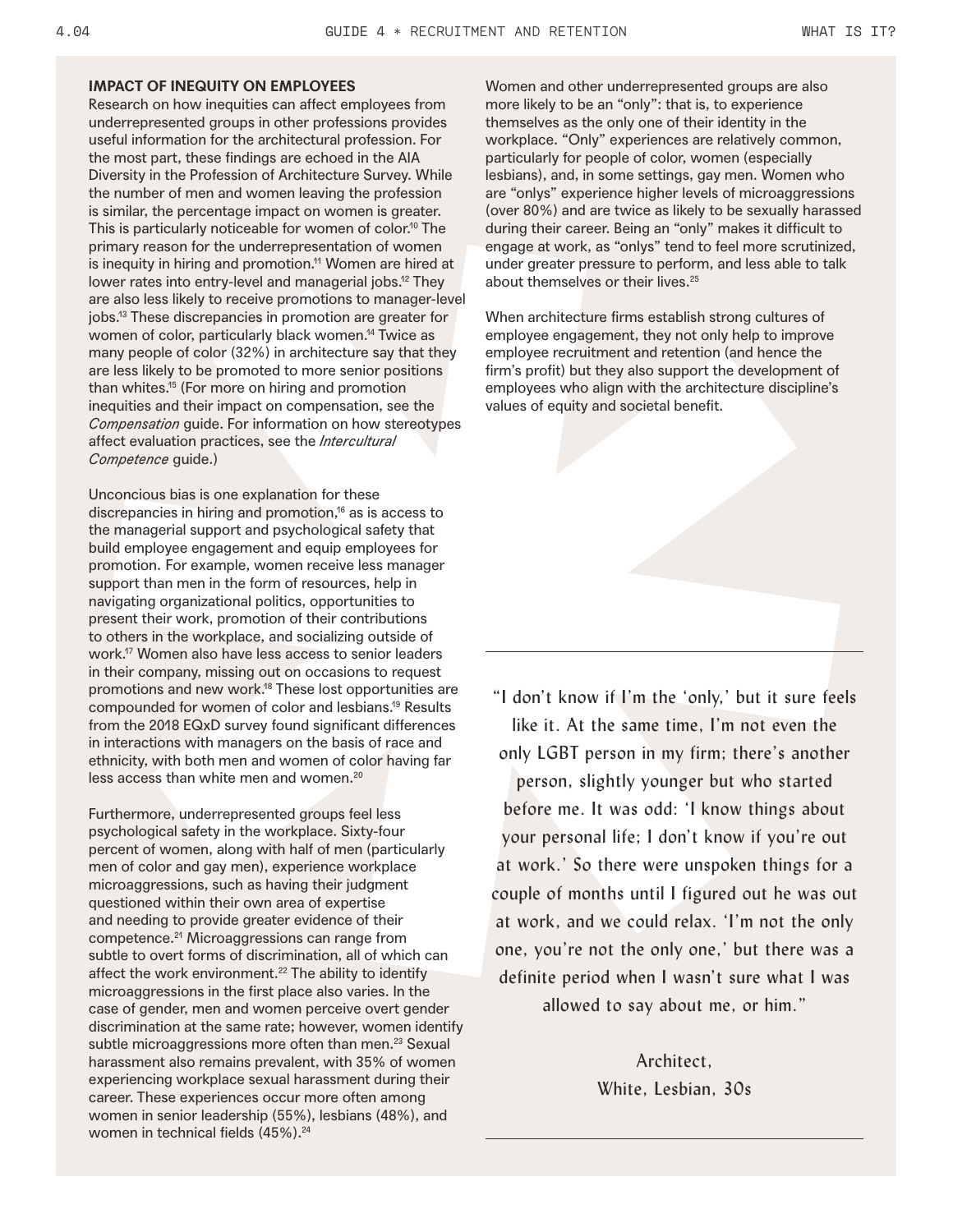## **Why are recruitment and retention important?**

In the 2016 EQxD survey, the numbers of architecture employees considering leaving their firm were roughly comparable to the percent of U.S. workers who were expected to leave their jobs each year (one in four).26 Yet 77% of employees who quit stated that they could have been retained by their prior company if their desires for career development, work-life fit, and manager behavior had been met.<sup>27</sup>

The current business model of traditional architectural practice is closely tied to the U.S. and global economies: booms and downturns are the norm, leading to cycles of hiring and downsizing.<sup>28</sup> Mergers and acquisitions can also affect personnel practices, firm culture, and leadership.29 Additionally, architectural firms increasingly compete for talent with other sectors of the building industry and with other industries that find value in architecture-trained graduates. During economic downturns, while all firms, especially small ones, experience more pressure to lay off employees, larger firms can somewhat more easily afford to shift and retain staff to soften the impact across the organization. These cycles have impacted entire generations of architects since many who graduate in a poor job market leave the field and do not return. For some graduates, alternative careers can be positive, and, in general, having strong non-architectural pathways for graduates is beneficial for the profession. However, the choice to pursue a nonarchitectural career is arguably most positive when it is supported by the profession and intentionally included in a career plan. It should be noted that in architecture, there are many assumptions and myths regarding concept design work as being different or more valued than the many other types of work needed to deliver a project. Architects considering leaving the field may find that remaining in architecture in a non-design area of practice fits their skills and interest. (See the *Workplace Culture* for more on this point.)

### INDIVIDUALS

While recruitment can bring in new talent, how engaged that talent is once in the workplace can strongly influence business outcomes. Businesses that score in the top quartile in employee engagement have almost twice the success (measured by a combination of financial, customer, retention, safety, quality, shrinkage, and absenteeism metrics) compared to companies in the bottom quartile.<sup>30</sup> However, only 31% of employees in the U.S. and 15% of employees worldwide are "engaged."31 This high lack of engagement has a serious impact on productivity and company success.

**Quality of life** · Engaged employees take pleasure in their work, have healthy work-life harmony, and are enthusiastic and energized. They see their workplace as supportive and fair.<sup>32</sup> Workplace flexibility enables employees to care for their families and their health.

**Meaningful work** · Retaining employees after recruitment depends on employees seeing their work as meaningful and valued. Firms whose culture aligns with personal values and that provide feedback on how an employee's work supports company goals make work more meaningful and engaging for employees.<sup>33</sup> (See the *Workplace Culture* guide.)

**Belonging** · Feeling certain that you belong is a key retention factor. Inclusive communication and work spaces, a clear onboarding process, and welcoming social events can convey an open and inclusive culture.<sup>34</sup>

**Safety** · When employees from underrepresented groups have workplaces that are psychologically and physically safe, they are more likely to be engaged in their work and stay at the firm.

**Access to resources** · Retention requires providing employees with the resources they need to do their jobs. Having equitably distributed and accessible resources improves engagement.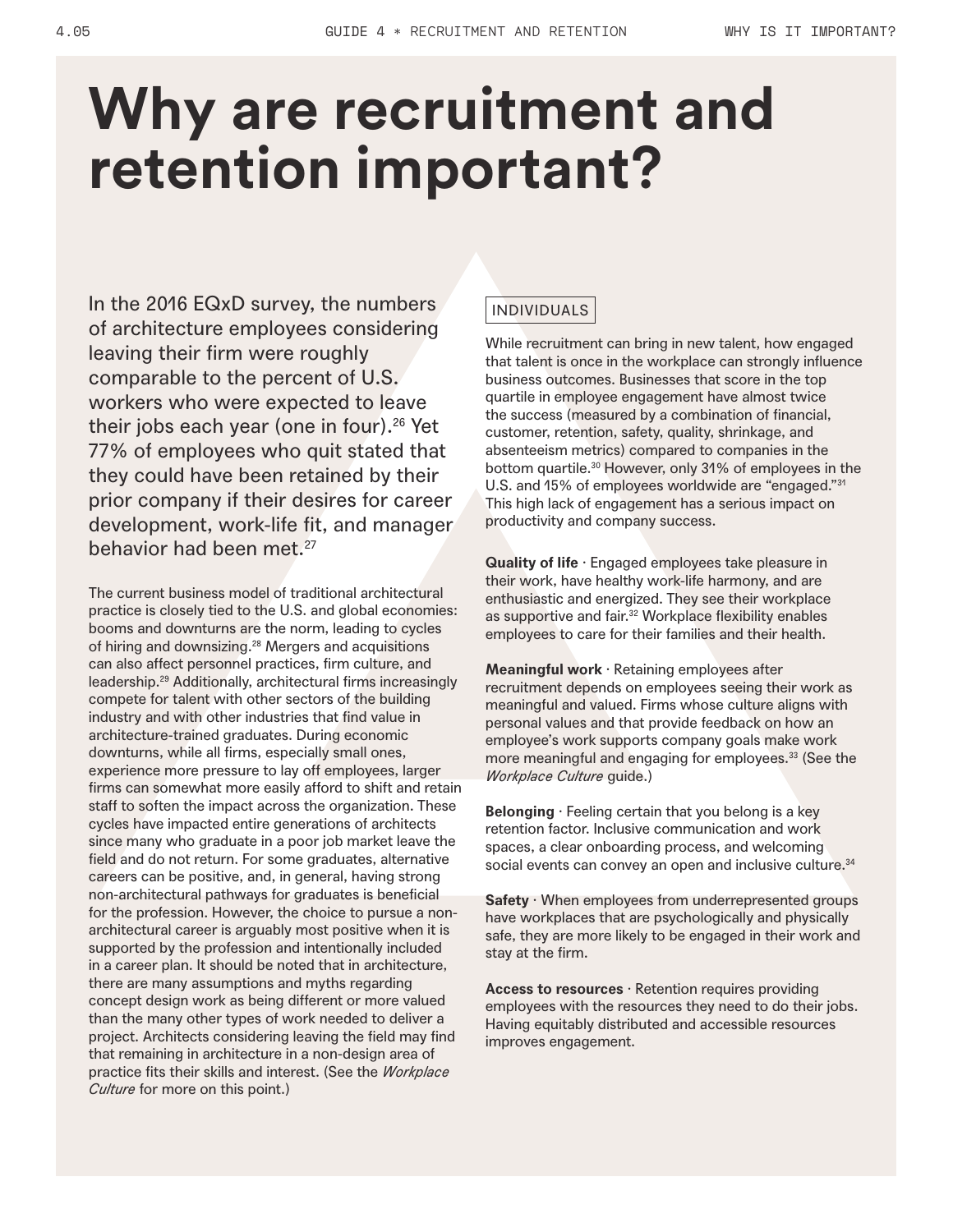**Career building** · It is important to provide equitable access to design work. Attending to employees who develop specialized expertise, and not pigeonholing them, will ensure that they continue to have choices in the types of work they do.

**Pinch points** · Pinch points are career phases or milestones when progress is most likely to be hindered: education, "paying dues," attaining licensure, caregiving, and reaching the glass ceiling.<sup>35</sup> Women are more likely to be affected, as these milestones tend to occur during major events, such as changes to a family or caring for an elderly parent—responsibilities that tend to fall more on women.36 In architecture, pinch points for people of color typically occur earlier, with a lack of role models and exposure to architecture, difficulty for some in affording the cost of education, and family pressure to pursue careers with more earning potential. After employment, these pinch points take place particularly in the crucial early stages of careers when, for example, fewer people of color are promoted from production to project architect roles within the first seven years of employment, a setback that can have lasting impact.<sup>37</sup> Having employers who understand and support employees during pinch points improves retention.

**Feeling valued** · Effective recruitment identifies employee potential, interests, and skills. Inviting all employees to contribute to the organization's collective intelligence improves retention.<sup>38</sup>

#### MANAGERS

**Workplace Culture** · Positive workplace cultures have enthusiastic and involved employees. Whether employees perceive management as effective and fair is a predictor of retention and a sign of a positive work culture.<sup>39</sup>

**Equitable feedback** · Managers can ensure that they are providing a variety of feedback—formal and informal, annual and ongoing—equitably among all employees.<sup>40</sup>



**Cost of turnover** · The cost of replacing an employee can be as much as five times an annual salary.<sup>41</sup> Strong recruitment and retention practices improve profit.

**Value of talent** · A firm known for a strong workplace culture with high levels of employee engagement and equitable access to resources, support, and mentorship can attract a more diverse and talented applicant pool. Explicitly valuing all types of work, areas of expertise, and contributions promotes greater diversity.

**Strong and healthy firm culture** · How firms recruit and retain their employees affects workplace culture. Fundamentally, firms need to ensure a supportive work environment—for example, by preventing microaggressions that stem from bias and that, when accumulated, can cause feelings of insecurity, self-doubt, and anger and can lead to the departure of non-majority employees. A high level of employee engagement is an indication that the workplace culture is healthy and well aligned with employees' values.

**A diverse workforce** · Equitable hiring and promotion practices that address unconcious bias will help increase diversity at each level. Actively seeking a diverse talent pool will yield a greater range of potential candidates and will give more access to different perspectives, skills, and strengths.

**Institutional memory** · Firms that retain employees are able to preserve knowledge of past projects and lessons learned and will be more able to pass this knowledge on to current and future colleagues.

**Ability to win and execute work** · Many architectural projects take multiple years to complete. Firms that retain employees can provide clients with consistent points of contact and sources of knowledge over the life of a project.

#### PROFESSION

**Diversity and talent** · Not everyone is able or willing to enter a profession that requires expensive education and offers low, unstable, or inequitable pay. People of color, particularly those from low socioeconomic backgrounds, may find the cost of architecture school and the necessary supplies to be prohibitive (61% white, 69% people of color). In addition, low pay makes it harder to attract students into the profession and to retain professionals who could leave for better opportunities. Respondents to the recent EQxD 2018 survey reported hesitating before pursuing architecture because of low salary (45% of respondents of color), long hours (25% of respondents), and the cost of the degree. White men are least likely to say that they hesitated before entering the field, while people of color and first– and second–generation college students and their parents are more likely to prefer to choose a degree in higher-paying careers.42

**The long path of education and time to licensure** · Compared with other professions, the timeline to professional licensure and maturity is long and can be daunting.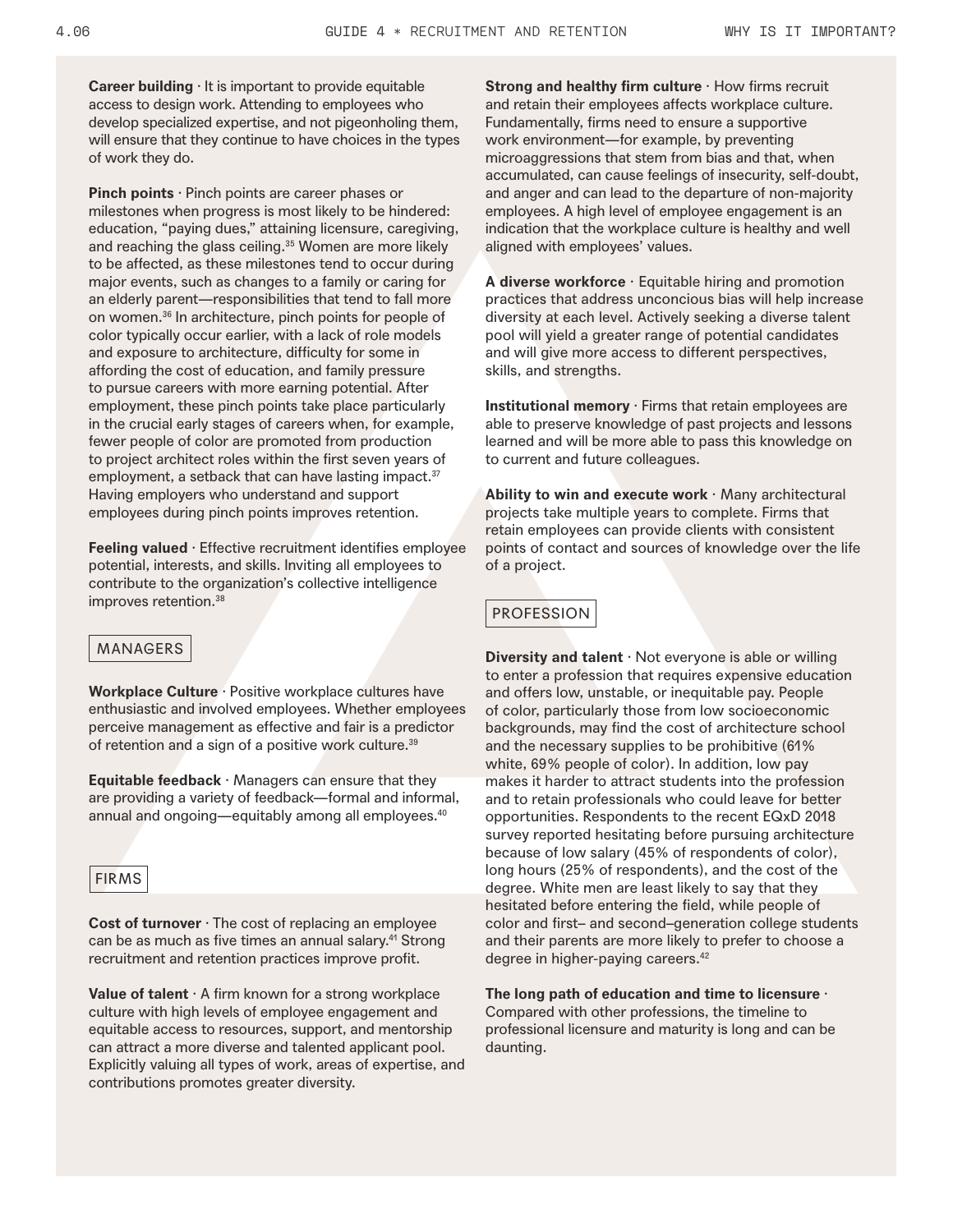**Lack of visibility of the profession** · The challenge of diversity in recruitment is often due to people not being exposed to the profession until it is too late to consider the relatively long educational and training path to becoming an architect. Many discover the architectural profession by accident. In particular, firstgeneration college students and young people of lower socioeconomic status are less likely to be aware of the profession and develop the interest and determination to enter it early and assertively enough to counter family and social pressures to enter more lucrative professions.

**The culture of long hours** · The expectation of long workdays begins in school and continues at firms, especially, but not only, those that are perceived as having higher design standards. This demand for time tends to lead to higher-than-typical turnover and burnout. Additionally the distribution of after-hours work can be inequitable, falling disproportionately on those earlier in their careers or those without families. Yet high-quality design work and a high quality of life are not mutually exclusive. For example, recent design award winners also cited their commitment to a forty-hour workweek for all employees.43 The most recent EQxD survey finds that forty-hour workweeks tend to lead to better perceptions of work-life fit compared to longer workweeks.<sup>44</sup>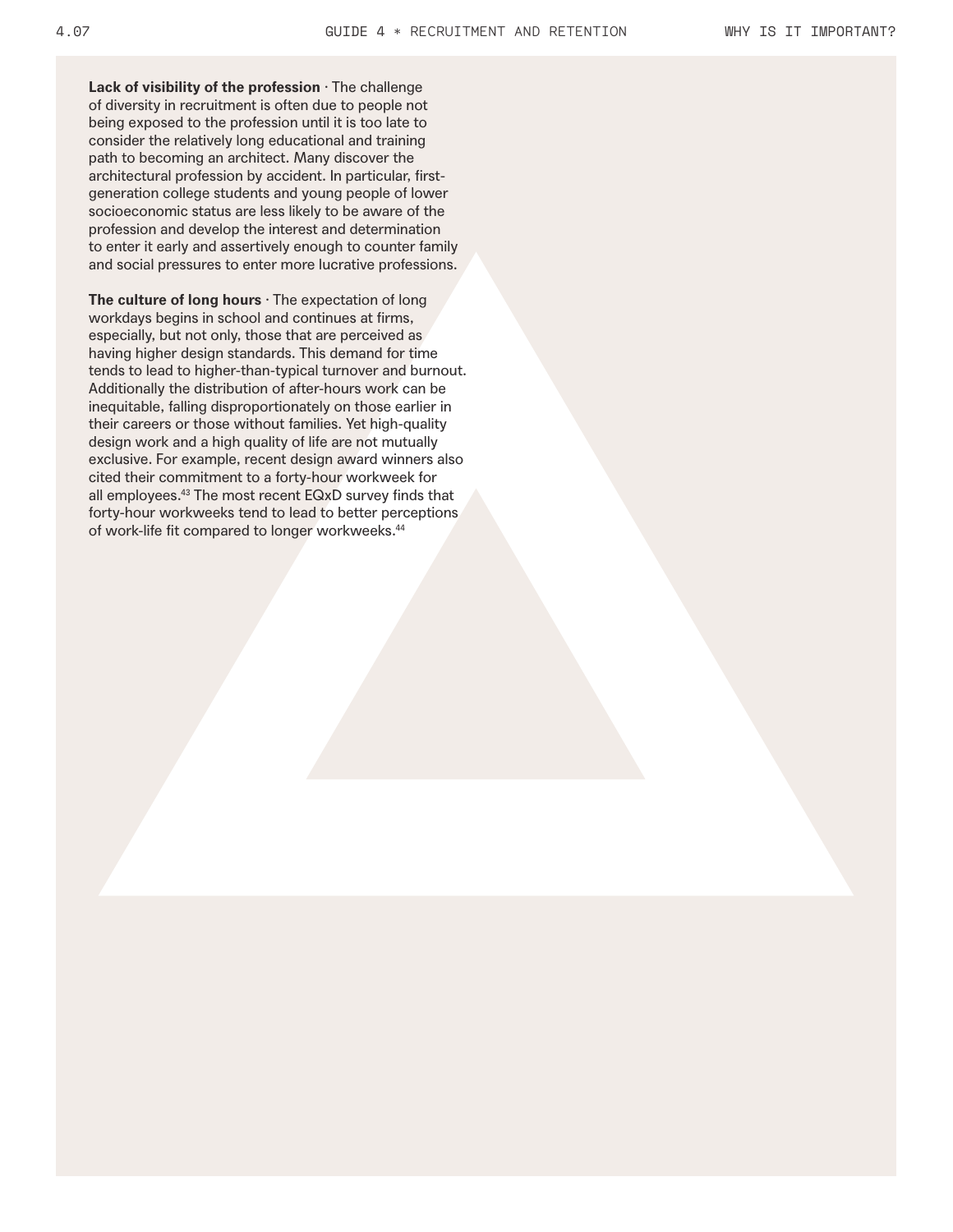## **We more easily recruit and retain employees when...**

### **ALIGNMENT**

diversity and gender balance are communicated as benefiting the whole profession

members of underrepresented groups feel comfortable and supported when contributing to their firm's collective intelligence

firms recruit for diversity and then embrace difference

the profession is known in popular culture and in broader society as open, accessible, and equitable

managers with hiring responsibility understand what can and cannot be asked during an interview

diversity characteristics are set as flexible but expected targets, not quotas

hiring managers are trained in and aware of discrimination laws

connections between satisfaction, engagement, and commitment are understood

warning signs of burnout are noticed and addressed early

all employees have equitable access to flexible policies and a psychologically and physically safe workplace

management and employees engage in relationships that support ongoing feedback

firm and employee values are aligned, improving the likelihood of positive engagement

firms reduce tokenism and work to mitigate and eliminate the experience of being the "only"

the process for attaining desirable opportunities is clear and open

other work responsibilities are seen as equally valuable as design

processes for promotion are designed to interrupt bias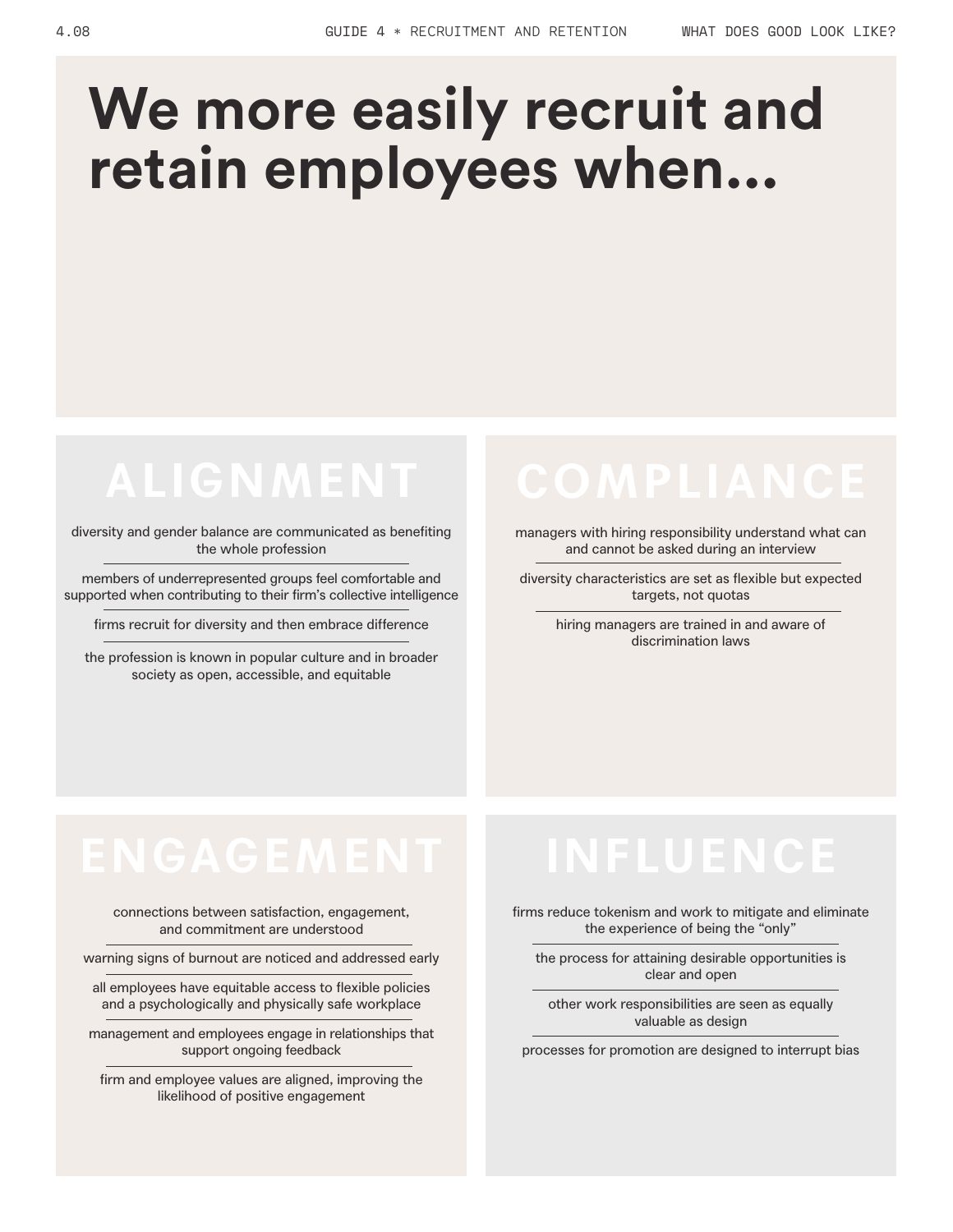## **Compliance**

This section is intended to introduce you to important legal information regarding discrimination but is not a substitute for legal advice. For such advice, we strongly urge you to consult an attorney.

There are employment laws in place to ensure that recruitment and promotion are being enacted fairly and without discrimination. For instance, because it is unlawful to base hiring decisions on characteristics (sex and race) protected by federal law, recruiters must refrain from asking questions that would elicit such information. Other characteristics such as sexual orientation and gender identity are protected in certain jurisdictions and not others. Characteristics may also be defined differently in certain jurisdictions ("age" refers to those 40 or older under federal law, for example, but refers to those 18 or older under District of Columbia law). There are also things a firm may and may not do to retain an employee going through a life or career transition. While there is no one-size-fitsall approach for how to best recruit and retain an individual, federal, state and local laws, professional codes of ethics, and professional organizations provide guidelines and legal requirements that will help firms maintain compliance and encourage an equitable workplace culture.

#### **AFFIRMATIVE ACTION**

While private architecture firms are not subject to the Equal Protection clause of the Fourteenth Amendment, they are required by law to have affirmative action programs in place when working as a contractor or subcontractor on a federal-government project. To meet the requirements of Title VII, program implementation should be documented with records regularly maintained and stored. Programs may include training, practices and policies on recruitment, and prohibitions of physical

and verbal harassment. Affirmative action policies must also comply with sex discrimination regulations (Executive Order 11246) and guidelines outlined by the U.S. Department of Labor's Office of Federal Contract Compliance Programs (OFCCP).

#### **RECRUITMENT AND INTERVIEWING**

While most experienced recruiters know that they cannot ask direct questions relating to protected classes (for example, what church do you attend?), employers should also avoid questions or discussions with applicants and employees that indirectly lead to protected topics such as:

- Were you born in the United States?
- Are you a U.S. citizen?
- That's an interesting name—where is your family from originally?
- You have an interesting accent. Where is it from?
- · How many children do you have?
- Do you intend to have (more) children?
- Who takes care of your children while you work?
- Will you need time off for any religious holidays?
- Did you ever take medical leave at your prior job?
- Did you ever suffer an injury at your prior workplace?
- · I see you're walking with a limp—what happened to your leg?
- Will you need any accommodation to perform this job? (Unless a candidate's disability is evident or voluntarily disclosed.)
- What does your spouse or partner do for a living?

Instead, all questions during an interview should be focused on determining the candidate's qualifications for the job in question. Thus, you may ask questions about a candidate's job skills, prior employment, educational background, experiences with teamwork, and other questions that relate to the specific requirements of the position.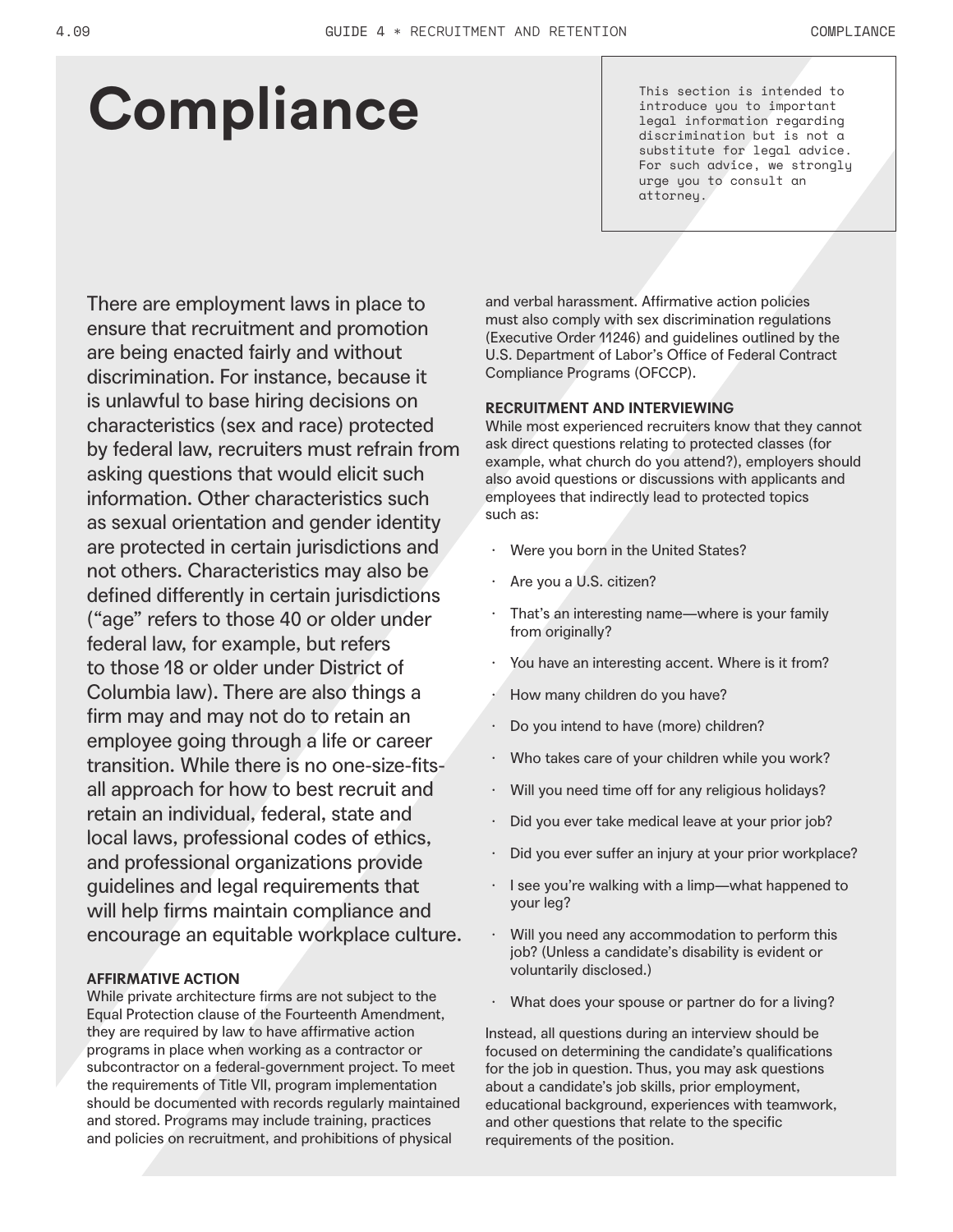#### **SEXUAL HARASSMENT**

An important part of creating an equitable workplace and maintaining employee engagement is the appropriate handling of allegations and instances of sexual harassment. (For more information, see the Harassment section in the *Workplace Culture* guide.)

#### **UNDERSTAND THE LAW AND PROFESSIONAL ETHICS**

- $\rightarrow$  While hiring employees with diverse backgrounds is highly desirable, it is unlawful to base a hiring decision on someone's protected status, even when the goal is to build a more diverse workforce. The best way to lawfully increase the likelihood of building a diverse workforce is to ensure that a wide variety of candidates with diverse backgrounds apply. Thus, employers should ensure that recruitment and outreach efforts, including job postings, on-site recruitment, etc., are being conducted in as inclusive a manner as possible. Once a diverse candidate pool exists, the likelihood of hiring qualified diverse candidates dramatically increases.
- $\rightarrow$  Employers also must comply with U.S. immigration laws in connection with their employment practices. For instance, it is unlawful to employ any worker who is not legally authorized to work in the United States, and employers must carefully fulfill the I-9 requirements for verifying all employees' authorization-to-work documents within three business days of an employee's date of hire.

#### **HAVE PREVENTION MEASURES SUPPORTED BY POLICY**

- $\rightarrow$  Employers should train managers and hiring authorities about discrimination and the law.
- $\rightarrow$  Employers should ensure that equal opportunities are available to all employees regardless of race, gender, ability, immigration status, sexual orientation, etc.

#### **PROVIDE OPPORTUNITIES THAT ARE EQUITABLE BUT FLEXIBLE FOR INDIVIDUAL NEEDS**

- $\rightarrow$  Provide flexible work opportunities. Allow flexible time and workplaces for employees, and ensure that these opportunities are offered fairly and effectively for everyone in the company.
- $\rightarrow$  Know the minimum national, state, and local family-leave requirements. Consider not only what is minimally required but also how to go beyond minimal requirements and the process for creating and complying with these policies.
- $\rightarrow$  Be mindful to not favor women over men with regard to family-leave or family-care benefits. Leave policies that are focused on bonding with newborns or newly adopted children should provide equal benefits regardless of gender identity. All parents and caregivers need to be encouraged to take leaves for which they are eligible, to avoid creating a culture that confers higher status and career benefits to one

class over another. (However, if a leave benefit is tied to disability associated with childbirth, that benefit applies exclusively to employees who bear children.)

- $\rightarrow$  Consider offering a variety of financial and non-financial benefits, such as extra vacation, compensation time, and overtime pay.
- $\rightarrow$  When recruiting new employees, consider what benefits were offered to previously hired employees. If benefits for new employees are different from previous ones, ensure that you follow equitable practices to communicate how those differences arose and whether they will be brought into alignment.
- $\rightarrow$  Consider implementing a policy regarding the sponsorship of non-U.S.-citizen candidates through the work visa process, such as H1-B. Note that such processes require the employer to bear certain legal and processing expenses on behalf of the employee.

#### **VIGILANTLY AVOID CREATING A HOSTILE WORK ENVIRONMENT**

- $\rightarrow$  The accumulation of microaggressions, or slights—intentional or unintentional, against any legally protected or non-dominant group—when severe or pervasive enough, may result in claims of discrimination or harassment. Training of both managers and employees along with robust policies that are made widely known provide multiple channels to register complaints and encourage bystanders to speak up, and will go a long way to promoting a harassment-free workplace.
- $\rightarrow$  Keep in mind that anti-harassment policies should not only prohibit unlawful behaviors but also should set the bar higher for the conduct that the employer wants to cultivate in the workplace. For instance, while unlawful sexual harassment must be severe or pervasive to be actionable, employers should not wait until conduct rises to this level or violates the company harassment policy before taking action. Likewise, while bullying is not technically unlawful if not directed at someone based on their legally protected status, an employer's workplace policies can and should make bullying a violation of its conduct rules.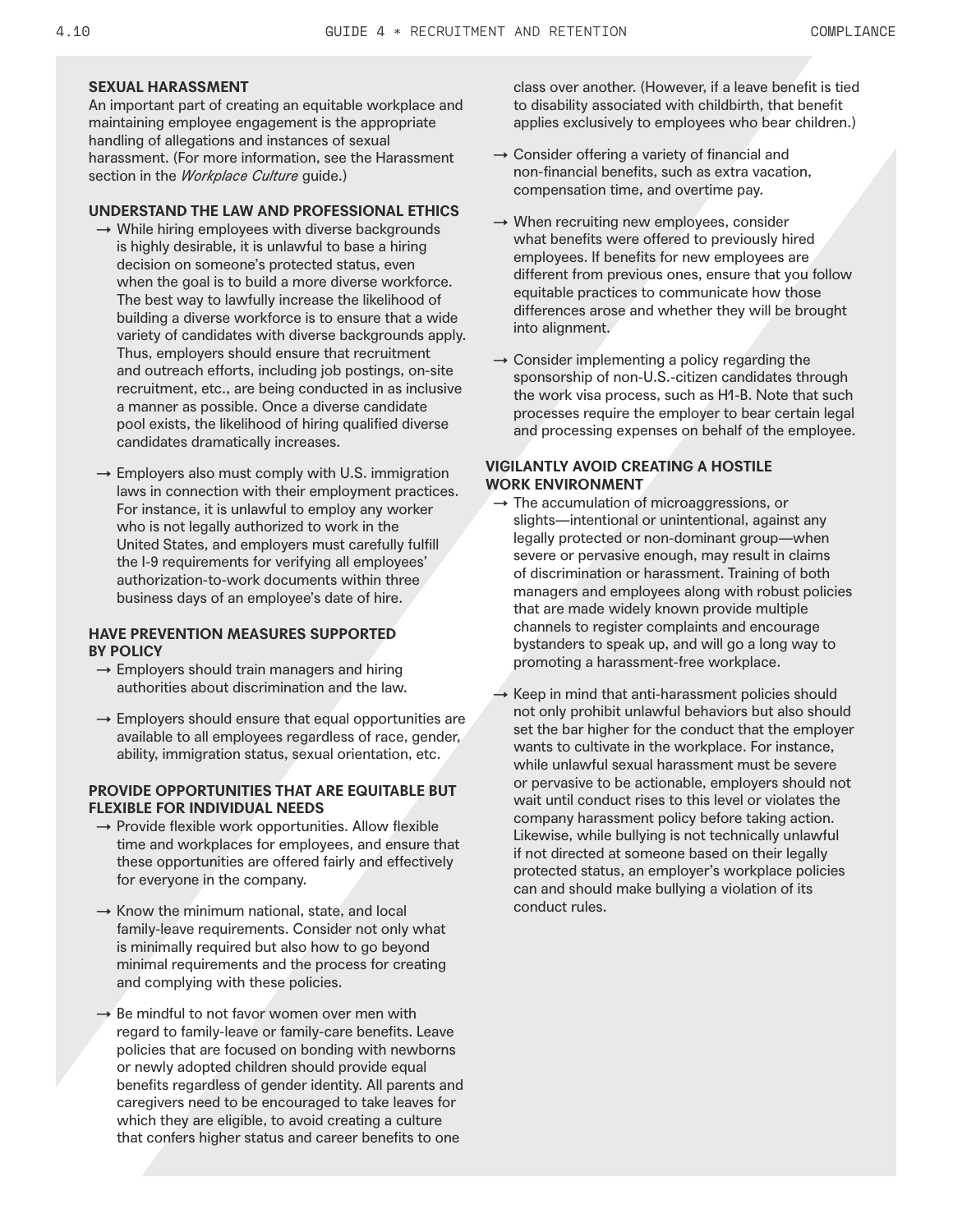### **Assess**

### **FAIRNESS**

**How is bias identified and mitigated in hiring and promotion?** · How are resumes being screened to identify candidates, without bias? · What factors are you using to select candidates? · How are you defining concepts like "culture fit"? · How do you apply these concepts consistently?

**Are access and support provided in an equitable way?** · Are some people benefiting more than others? · Do some people have unique needs for support or accommodation? · Is everyone receiving the support they need from their managers? · Do some people have greater access to senior mentors and sponsors? · Is your management team diverse? · How can your support structures be more equitable?

**What is your firm known for?** · Who do you attract? · Who are you not seeing? · Who is leaving your firm and why? · Do your exit interviews elicit genuine responses? · How do you communicate your values, culture, and priorities to job candidates and current employees? · Is there alignment between your firm's stated culture and the day-to-day experience of working in your firm? · Do employees have opportunities to express themselves at work?

**Do you acknowledge and address small slights before they accumulate?** · Microaggressions, which individually may appear to be minor, can have great cumulative impact. What mechanisms, policies, or processes are used to uncover and address them as they occur? · How do you respond to those who see microaggressions as trivial?

### **DEVELOPMENT POWER**

**Are career pinch points addressed?** · Do you know where your employees experience pinch points? · Are there appropriate places to customize, support, or create general policies? · Do employees have the needed flexibility to navigate pinch points? · What are your policies on workplace and schedule flexibility? · Do these policies create barriers for caregivers? · Do these policies support employees who require more time away from the office?

**Does your firm actively build pipelines?** · Do you reach beyond your firm's networks to find potential candidates? · Do you write job descriptions that attract diverse candidates? · Do you engage with communities that could benefit from architect role models? · Does that engagement include the topics that matter most to those communities? · Do you help address the barriers to entry that face underrepresented groups in architecture?

**Who determines who to hire and promote in your workplace?** · Are hiring decisions made by an individual or a group? · Are interviews conducted by the hiring manager or a diverse project team?

**Do you have policies or processes to support your employees when clients, consultants, or partners are misaligned with your firm's values?** · In situations where your firm's values and acceptable behaviors (e.g., collaboration, sustainability, equity) are not shared by your client, are your employees supported to be effective in situations where your client does not align with these values?  $\cdot$  Do you productively engage your employees while the differences are addressed? · If there is a choice between losing the client and reconfiguring your team, are you including your employees in the decision? · In settings outside the office, are your employees given the tools and support to succeed?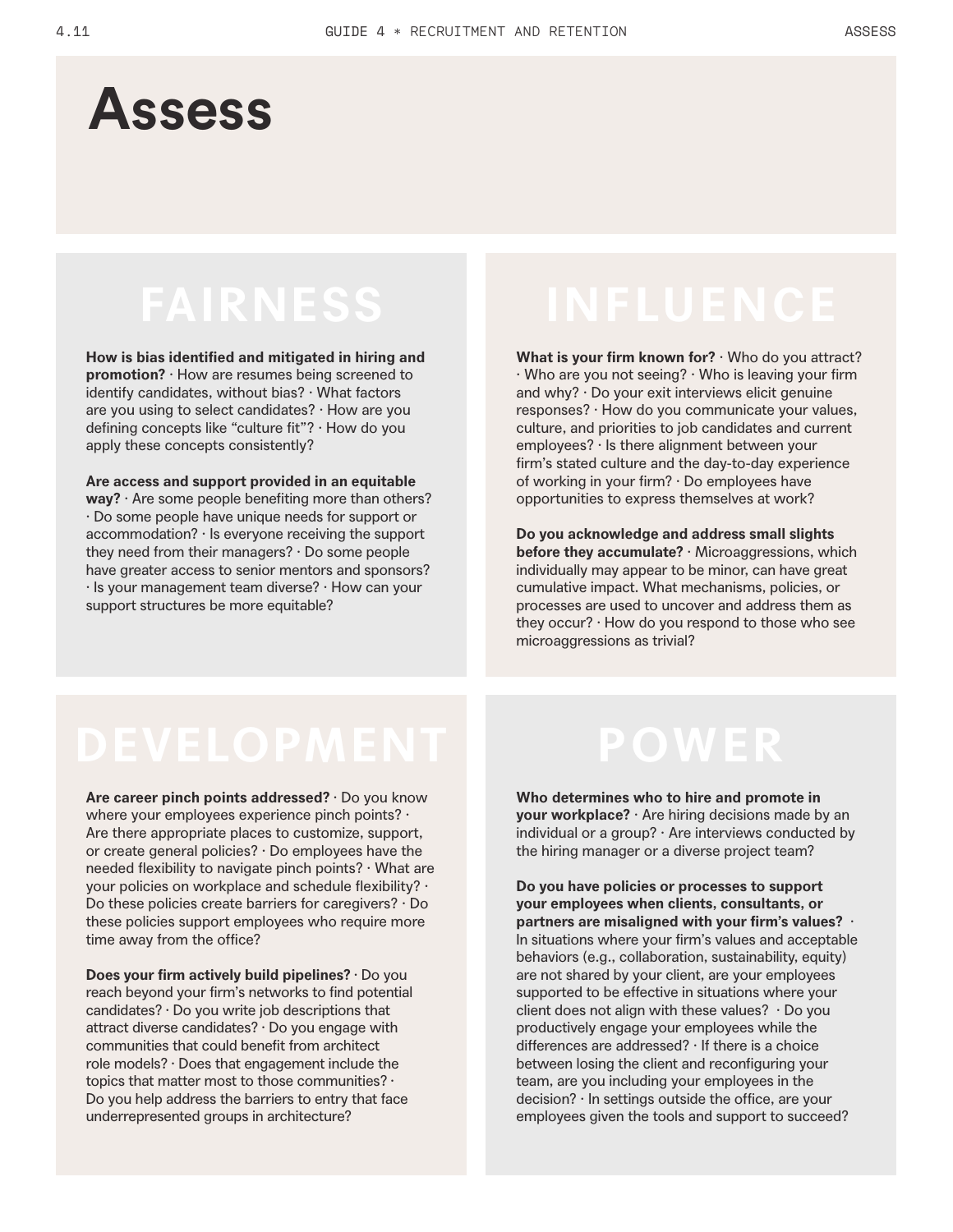### **Act**

#### INDIVIDUALS

Practices and criteria for hiring and promotion, as well as the culture of the firm, will affect your engagement and commitment. Ensuring you receive the support, opportunities, flexibility, and psychological safety you need once you are hired will increase your engagement with the work and your commitment to the firm.

#### **UNDERSTAND THE CONTEXT**

Being informed about the current considerations concerning recruitment and retention in architecture and firm cultures and practices is the first step to finding a place where you can grow in your career.

- → **Know your values and priorities.** Know what matters to you at work so you can find a firm that has the environment you need. (See the *Managing Your Career* guide for more.)
- → **Explore the full range of roles and types of work**. Seek opportunities to vary your experience and broaden your exposure to the wide range of tasks that contribute to design and delivery of projects.
- → **Learn about current issues in equitable recruitment and retention.** Understand how bias can affect recruitment and promotion. (See the *Intercultural Competence* guide.) Consider the range of indicators of employee engagement so you can look for them when identifying places where you want to work.
- → **Talk with colleagues from other firms about their experiences.** How do their firms mitigate bias in hiring practices and ensure all employees have equitable access to the resources needed to accomplish their work? How do their firms manage microaggressions and harassment?
- → **Be aware of federal rules regarding recruitment and workplace harassment.** Know what types of questions are appropriate for interviews and what types of behaviors are allowed and prohibited in the workplace.

#### **INCREASE YOUR ENGAGEMENT AT WORK**

Keeping engaged at work and having support for your career means keeping the lines of communication open between yourself and senior leaders.

- → **Seek out support and mentorship from senior leaders.** If support and mentorship are not available at your firm, go to architecture networking events where you can find mentors from other firms. (See the *Mentorship and Sponsorship* guide.)
- → **Avoid burnout by using flexible work options.** If your workplace values employees who are energized and excited about their work, then take advantage of vacations, flexible work time, and other benefits available to you to ensure that you maintain your energy, insight, and desire to continue growing. If taking vacations, comp time, and paid leaves is not the norm in your workplace, influence your peers to take advantage of these options and do so yourself, so that no one is penalized for a perceived lack of commitment to hard work.

#### **BE AN INCLUSIVE AND EQUITABLE MANAGER**

Managers are key for ensuring that employees are receiving the mentorship and support needed to excel in the firm and in their careers. Managers need to be seen as fair in how they manage the workplace and in how they recruit and evaluate employees. Employers should support managers by providing the information, tools, and training they need to effectively and equitably recruit new talent and encourage an inclusive and equitable work culture that keeps employees engaged.

→ **Neutralize bias when evaluating employees for promotion or retention.** Actively look for positive examples of employee contributions and future potential inclusive of different types of contributions. Provide evidence to support your claims during employee reviews and avoid vague terms such as "culture fit."45 Recognize, understand, and counteract implicit bias. For example, men are often evaluated on potential while women are evaluated on performance. Be aware of the "tightrope" (or "double bind": the tension between likeability and respect; see the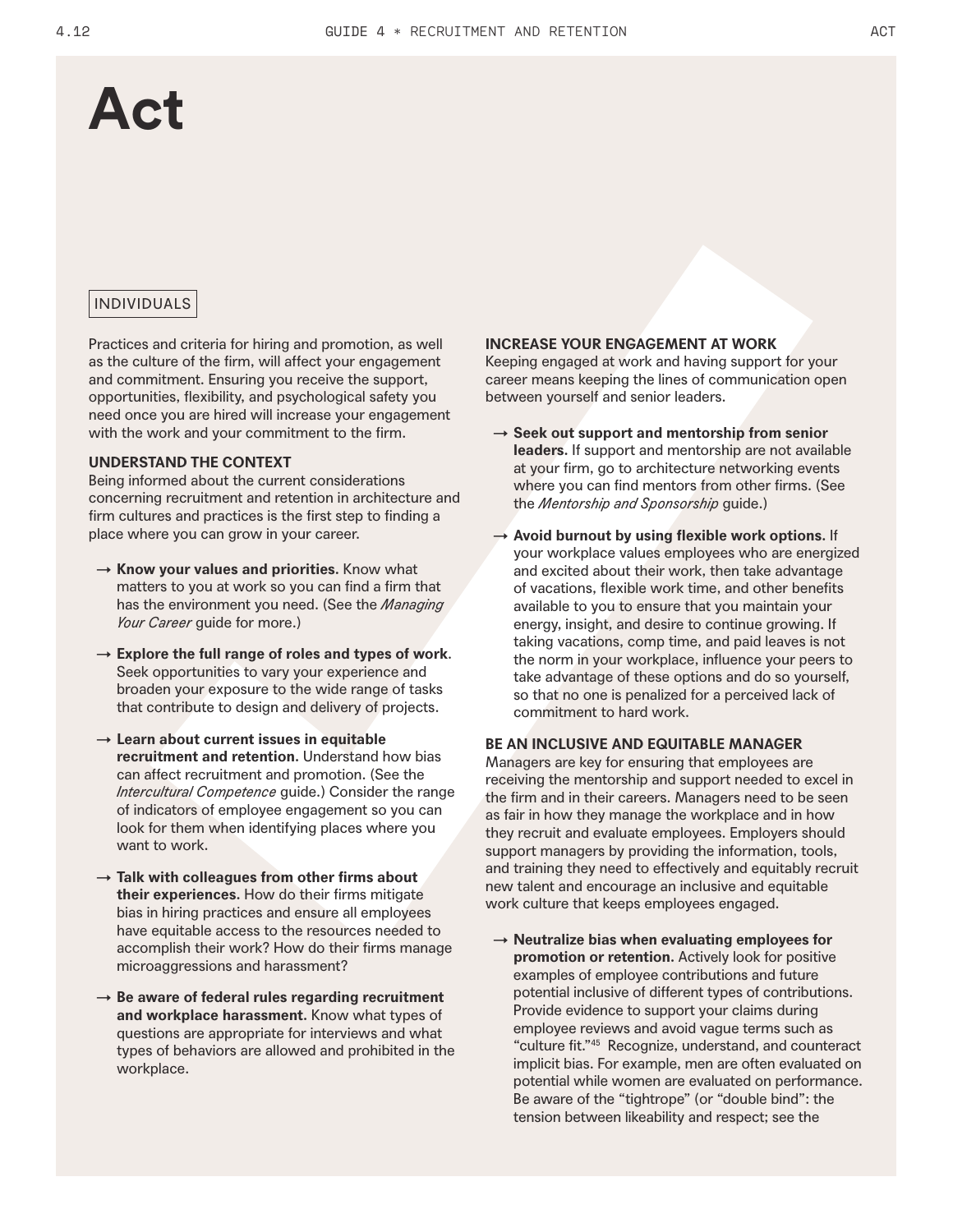*Compensation* guide for more information) that women, people of color, parents, class migrants, and others often walk in the workplace.<sup>46</sup> Where possible, remove subtle bias-triggering information from documents that are used to evaluate individuals. For example, remove names from resumes to eliminate assumptions about race, ethnicity, gender, social class, etc. (See the *Intercultural Competence* guide.)

- → **Support and encourage the use of vacation time,**  anticipating when it might have the most positive effect, such as after the completion of a project or other milestones. Lead by example and take vacation days, fully unplugged, to recharge and to model expectations for staff.
- → **Evaluate employee engagement on an ongoing basis.** Do not wait for annual reviews to ensure that your team feels supported, motivated, and engaged. Give feedback, especially positive feedback, often. Foster ongoing dialogue with your employees to determine how to best support their needs.
- → **Know what motivates each employee.** Ensure that all team members have access to work that's personally meaningful and rewarding. including impact on clients, design opportunities, and growth opportunities.

"The prospective ACE students are exposed to so many great things, and we need to compete to get their attention so we keep our graphics and social media messaging young and exciting. I think it was also easier for students to connect with us when we go out to recruit. Someone older, it was hard for them to see the next steps in their career. Almost too far down the road. Someone closer in age helped them envision themselves in that position."

> Rising Firm Leader, First Generation Mexican-American, Male, 30s

#### FIRMS

Equitable recruitment and retention practices improve diversity and increase employee engagement, leading to a creative and innovative workplace. Supporting greater diversity in the profession will also contribute to raising awareness of the architecture profession in broader arenas to develop new pipelines for recruitment of underrepresented groups.

#### **ENSURE HIRING PRACTICES ARE EQUITABLE**

There are many steps to building equitable hiring practices. Analyze your current practices, develop awareness of the impact of bias, and then identify where you can disrupt bias to improve workplace diversity.

- → **Remove professional bias in your hiring practices.** We often believe that people are hired based on merit alone. However, merit-based hiring is a myth.<sup>47</sup> Recast equitable hiring as a business issue, not as a "minority issue" or a "women's issue." Understand that selecting more men than women, or not actively identifying and hiring non-majority job candidates, means the company is missing out on valuable talent and creative ideas that more representative workplaces generate. Consider using blind assessments during recruitment.48
- → **Think about the language used during recruitment**  when posting jobs or position descriptions. Consciously use gender-neutral terms, such as "professional," "motivated," or "team-focused." Or balance terms like "ambitious" or "driven" with other terms like "loyal" or "collaborative." Keep the focus on job requirements, and leave out non-essentials like preferred workday times or required previous experience in other jobs, to encourage diverse applicants to recognize themselves as qualified.
- → **Build bias-awareness skills and counteractive measures** for those responsible for hiring new employees. Increasing the awareness of bias is one of the first steps to help those responsible for hiring develop better evaluation tools for selecting talent that will improve diversity. Ensure that your hiring systems and practices match these tools.<sup>49</sup>

#### **IMPROVE EMPLOYEE ENGAGEMENT**

Employee engagement is essential for retaining talented employees. Implementing the measures below will benefit all employees while also encouraging greater diversity, equity, and inclusion.

→ **Establish a structured onboarding program.** A structured onboarding program helps to integrate employees into the company's culture and bring employees up to speed with the tools and information they will need to succeed at their jobs, resulting in improved retention. (For more on how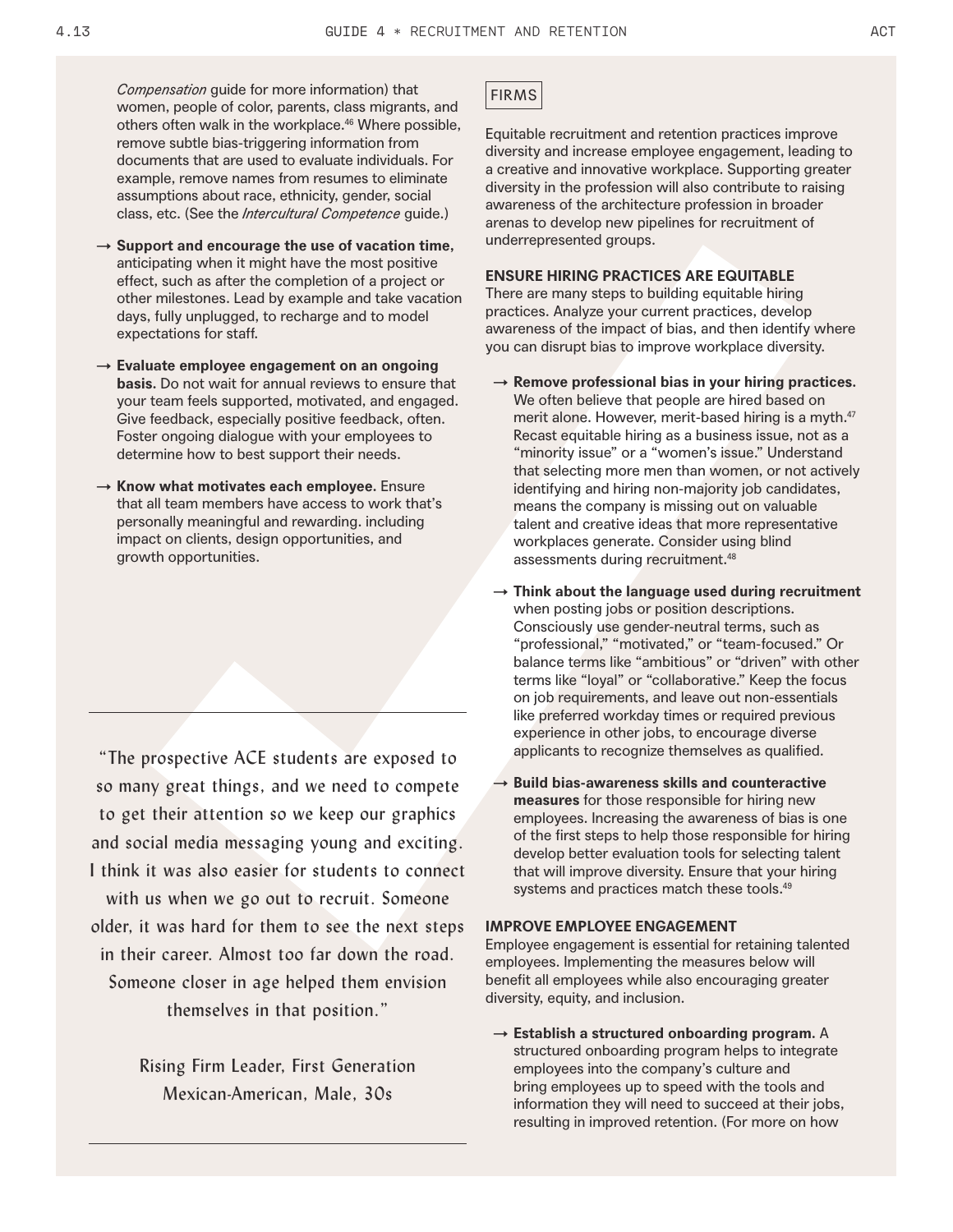onboarding advances firm goals, see the *Workplace Culture* quide.)<sup>50</sup>

- → **Understand pinch points.** Understanding when career pinch points occur can help you identify when employees will need support from your senior leaders and when you should use available company benefits or policies that allow for flex time.
- → **Ensure that employees see the pay process as fair and transparent.** How people feel about the pay process has more impact on employee satisfaction than does the pay itself.<sup>51</sup>
- → **Make appreciation a part of your culture,** and make sure this value is communicated at all levels of your firm. For employees, satisfaction results first from appreciation, followed by whether they perceive their company as having "a bright future."52
- → **Establish clear performance review policies**. Ensuring that employees receive feedback on their work not only helps make work expectations clear but also provides pathways for advancement. Annual reviews are commonly used for feedback, but regular ongoing feedback has even greater value, especially for junior employees. Ongoing feedback is typically less formal than annual reviews and, as a result, may be more subject to bias.

The AIA Diversity in the Profession of Architecture survey showed that architects of color and women assign a much higher level of importance to having clear written criteria for promotion as a factor in their retention in the field, compared with other respondents. Consider formalizing processes for providing ongoing feedback to ensure that all employees have frequent, constructive guidance.<sup>53</sup>

- → **Use employee satisfaction and engagement focus groups and surveys** to better understand employee perceptions, e.g., about whether leadership is supportive and whether different opinions are respected. Make these surveys anonymous if at all possible. Gather feedback for how to become a more inclusive and equitable workplace.<sup>54</sup> Gather data to measure how inclusive your workplace is.55
- → **Ensure that not only design work is desirable.**  Provide equal support, visibiity, and recognition to people working in all project phases. Make sure that everyone, not just women, is responsible for "office housework," and that there is equitable access to design responsibilities and opportunities. (Refer to "office housework" in the *Workplace Culture* guide.)
- → **Avoid pigeonholing** or steering professionals into stereotyped roles: women architects as interior designers or programmers, African Americans as government architects, Asian American architects as technologists.<sup>56</sup>
- → **Create workplace flexibility to support an employee's work-life harmony.** In the field of architecture in particular, with its long timeline for licensure and full professional development, as well as large student-loan debt, having flexibility can help employees through pinch points in their careers and aid in retaining them when they might otherwise leave for other, often more lucrative, types of work.<sup>57</sup> Be mindful that there are complex issues around implementing flexibility at the project team level. (See the *Managing a Career* guide for more.)
- → **Offer as wide of an array of employee benefits as you can imagine and afford.** Flexible hours and locations, access to choice projects, support in taking the Architect Registration Exam® (ARE) (materials, time, fees, bonus or promotion for passing, etc.) can help create a more desirable work situation.<sup>58</sup>
- → **Track metrics** on your firm's recruitment, retention and engagement outcomes and make evidencebased adjustments to address problem areas. (See the *Measuring Progress* guide.)

"When it came to the professional world, it took me a while to realize that I needed a few unique things. At first, I thought that if my desk were set up differently, it would make me feel like the 'other'…. One day, the two firm owners came to me and said, "What do you need for your desk?" My first reaction was to blow them off. Then I realized it'd be helpful if my keyboard and monitor were higher than a normal desk height, so I wouldn't have to bend over to reach the keyboard. But I didn't want my work space to look different. I drew what I wanted and had one of my colleagues take some measurements.

The office then had the millworker make my added pieces from the same materials the other desks were made of; it blended in with the aesthetic of the office."

Senior Associate Principal, White, Male, Straight, No Left Arm, Partial Right Arm, 39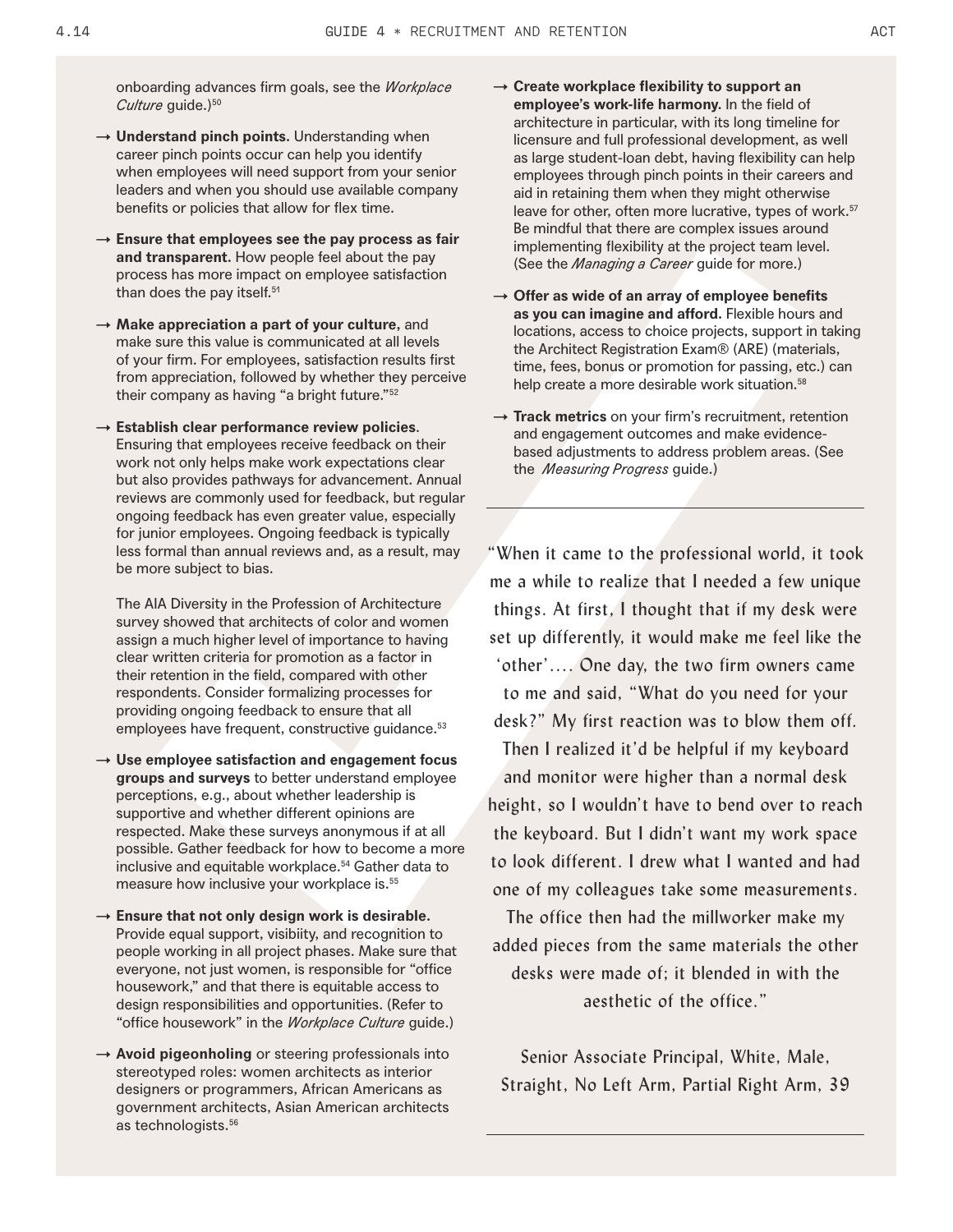#### **PROVIDE AN INCLUSIVE WORK ENVIRONMENT**

Employee engagement depends on feeling supported. These measures will help create an inclusive environment that demonstrates respect for a diverse range of employee needs.

- → **Reduce instances of "onlys" in your firm.** A critical mass of women and other underrepresented groups will increase diversity, decrease instances of any one employee feeling like the "only," and lead to more creative, inclusive decision making.<sup>59</sup> This benefits the individual and the organization alike.<sup>60</sup> Use recruitment as an opportunity to reduce the "onlys" in your firm.
- → **Create inclusive work spaces for your office and design them for your clients.** Work policies should include access to spaces such as lactation rooms, gender-neutral bathrooms, and space for prayer; the use of preferred pronouns in documents, meetings, and conversation; the selection of transgenderinclusive health insurance; and the implementation of gender-neutral dress policies.
- → **Establish gender-transition communication protocols** to ensure that the roles and responsibilities are clear to the transitioning employee and to their supervisors and managers. Allow the transitioning employee to choose when and how to communicate transition to others.<sup>61</sup>
- → **Designate people whom employees can turn to regarding sensitive or confidential matters.** Especially in firms that don't have an HR specialist, it can be difficult to know where to go for support.
- → **Maintain employee privacy regarding health and other personal information.** Be aware of laws concerning access to personal information. Limit access to this information to as few people as possible and only discuss it, confidentially, when absolutely necessary.
- → **Ensure there are accommodations for people with disabilities.** Accommodations can mean many things, depending on the needs of the individual. These may include physical accommodations and access to specific types of equipment or services (e.g., an American Sign Language interpreter).62

#### **IMPROVE DIVERSITY IN THE PROFESSION**

Firms have an important role to play in expanding diversity in our field. Cooperative relationships locally and nationally will increase awareness of architecture and the visibility of the profession and help identify and overcome barriers to entry into the profession.

- → **Reach beyond your personal networks** to identify potential job candidates and build a diverse pipeline. Firms often rely on the personal networks of principals and hiring managers to identify job candidates, which can lead to teams that are composed of individuals with similar backgrounds and perspectives. Firms that look beyond their networks to source candidates are able to tap into wider and more diverse talent pools.
- → **Collectively develop pipelines.** Consider how your office can work with others (across your firm, with your local architecture school, local AIA components, other firms, or organizations) to grow pipelines for currently underrepresented groups. Although there is competition between firms in hiring, it is beneficial to everyone in the profession for firms to work together to raise the level of awareness about the profession, remove barriers to entry, and demystify the path to licensure. Make sure that this work is rewarded and valued in your firm.
- → **Develop relationships with schools of architecture and local alumni.** Look outside of your own alumni institutions and develop relationships with local community colleges, technical institutions, historically black colleges and universities (HBCUs), and other institutions that may be underrepresented in your practice.
- → **Develop relationships with local K–12 schools.**  Launch or support efforts like ACE Mentors and AIA Architecture in Schools programs. Encourage members of your firm to visit local schools to talk about their work.

"The education system has to be better attuned to the fact that this is a profession worth going into."

Principal and Owner, White, Male, Straight, Differently Abled, 60s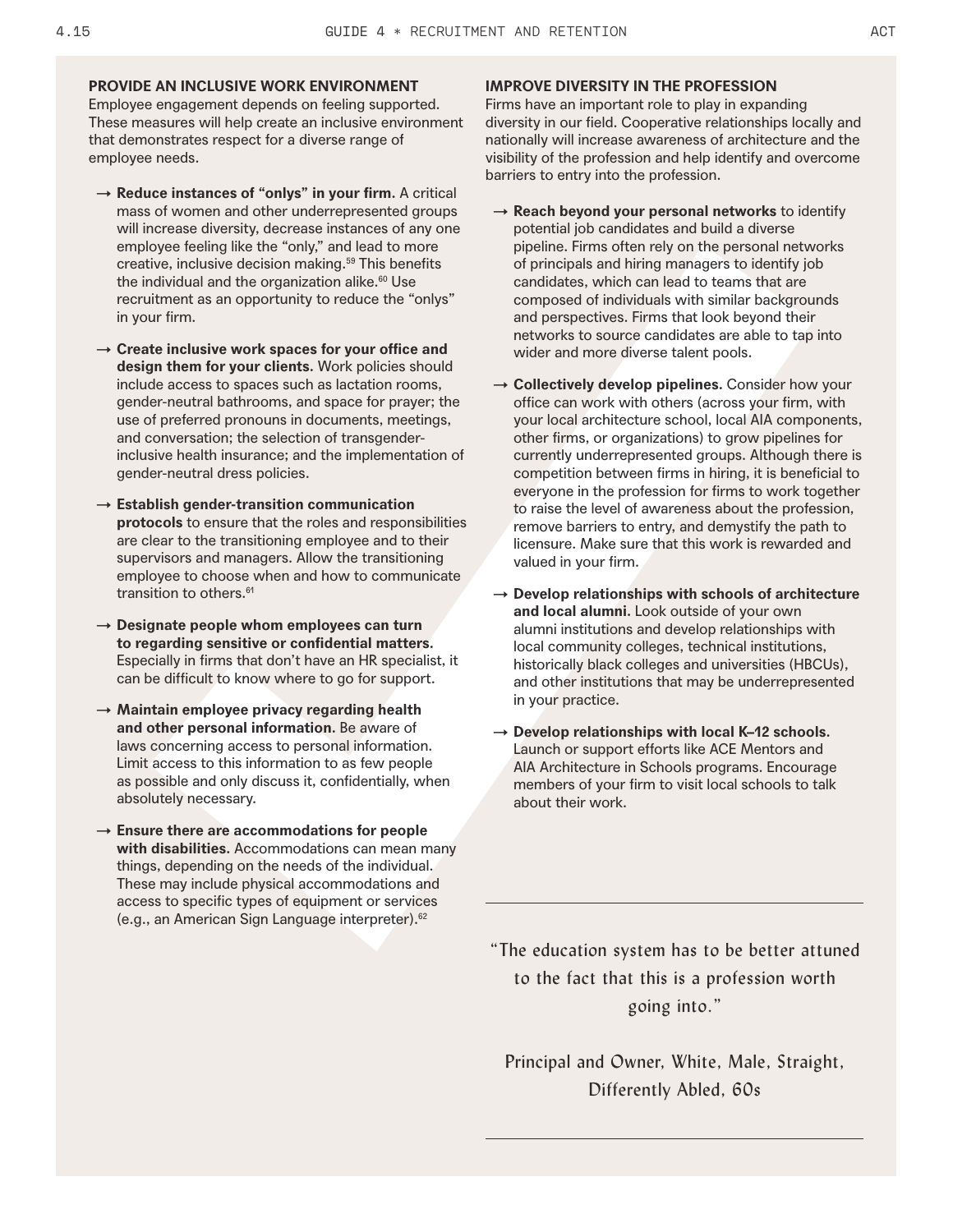#### **HANDLE DOWNTURNS AND LAYOFFS THOUGHTFULLY**

During economic downturns or major reorganizations, firms may be inclined to treat employees as expendable, causing sometimes-permanent attrition in the profession.

- → **Retain talent via innovative solutions.** Larger firms with multiple offices can take steps to retain employees who are willing to relocate. Small and large firms can work with peers in their region to retain talent in the profession as a whole, for example by offering time swaps or training to collectively pool their capacity.
- → **Be equitable and transparent about who is being laid off.** Clearly state the goals or needs for change, the criteria for decisions, and demographic information about who was laid off. Evaluate on the basis of contributions and skills, avoiding "last-in" as the primary criterion. Check that the downsizing would not disproportionately affect groups that are underrepresented in your office. If it would, evaluate the impact of these layoffs on any established diversity goals. An adverse-impact assessment is one way to see what effects layoffs may have on specific groups of employees.
- → **Give as much consideration and care** in how layoffs are handled as you would any other employment activities, such as hiring, performance reviews, promotions, retirement, and leaves of absence.
- → **Support former employees.** Maintain contact; provide clear policies and support regarding crediting work after the employment change, for both the firm and the former employee, knowing that future growth may result in re-hiring.
- → **Plan transitions.** Map how leadership transitions will be communicated and implemented in ways that help current employees see their future in the firm.<sup>63</sup>
- → **Conduct exit interviews** to gain a better understanding of why employees leave; evaluate reasons and make adjustments accordingly.

#### PROFESSION

Managers and firms all contribute to advancing the profession when they recruit and retain equitably, yet larger issues of diversity, inclusion, and systemic racism are best addressed at the scale of the profession. When dialogue occurs through informal or formal structures, societal-level goals can be identified and large-scale strategies for recruiting and retention put in place.

- → **Make architecture a more visible and attractive career to younger and more diverse people.** The profession will be more visible and career pathways in architecture will be transparent when we grow awareness and understanding of the profession of architecture. Architecture-based engagements, developed in and with external communities, will accomplish goals beyond the projects themselves; they will make architects and architecture visible and interesting to a wider population. (See the *Community Engagement* guide.)
- → **Crack the "design egg."** Acknowledge that the opportunity to design is a major draw to the profession, and at the same time address the perceptions that Big-D Design is the apex of architectural work and that there is limited access to it.<sup>64</sup> The process of design encompasses far more than drawing. Broadening the definition of design in the profession, practicing inclusive design processes, and recognizing the value of diverse design approaches define design as a non-exclusive thought process while maintaining its central position in the practice of architecture.<sup>65</sup>
- → **Continue to tackle the tough issues related to institutional racism that affect recruitment and retention.** Be willing to hold up a mirror to the profession at large. Identify barriers to equity. Involve representative groups in solving the challenges. Avoid overburdening members of underrepresented groups with responsibility for the naming the problems or implementing the solutions.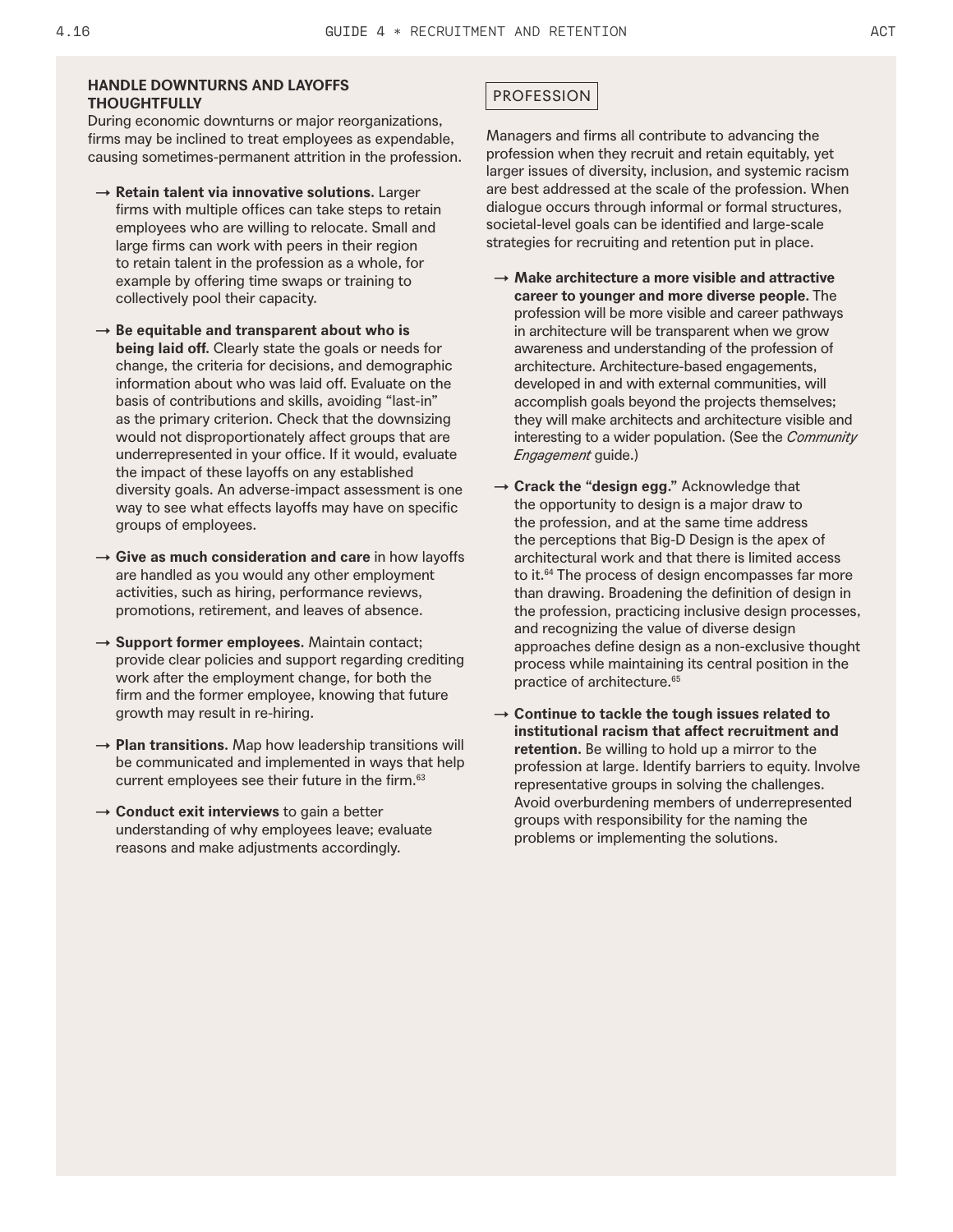## **Consider**

### **RECRUITING EQUITABLY**

Before the Americans with Disabilities Act (ADA) highlighted the idea that employment is a civil right, I was looking for architecture jobs as a fresh graduate. I used to drive around to prospective offices to see if I could get in the door. If I could, I would apply. If I got an interview, I would walk in and if the person's jaw dropped to the floor, I'd know they weren't going to consider me. I did find a few people willing to take me on, but the assumption was I would just work in the slide library. It took a lot of work for me to convince employers to let me do more—for example, I convinced one employer that I could work on tenant improvements. At a tenant-improvement project jobsite, there's a building and a floor slab, so I can roll onto that site in my wheelchair and work with the contractor. We need to help architects understand that there are a million different jobs within the field of architecture, that there's a place for everybody, and that we can each find the place that allows us to promote and use our best skills.

These days, larger firms tend to have more equitable hiring processes, which are probably more formalized, and hiring is less of a gut reaction if we can use them or we can't. A large firm might have more opportunities, although I think any open-minded firm can find ways for someone with a variety of skills to fit in.

— Principal, Firm Owner, White, Female, Baby Boomer, Wheelchair User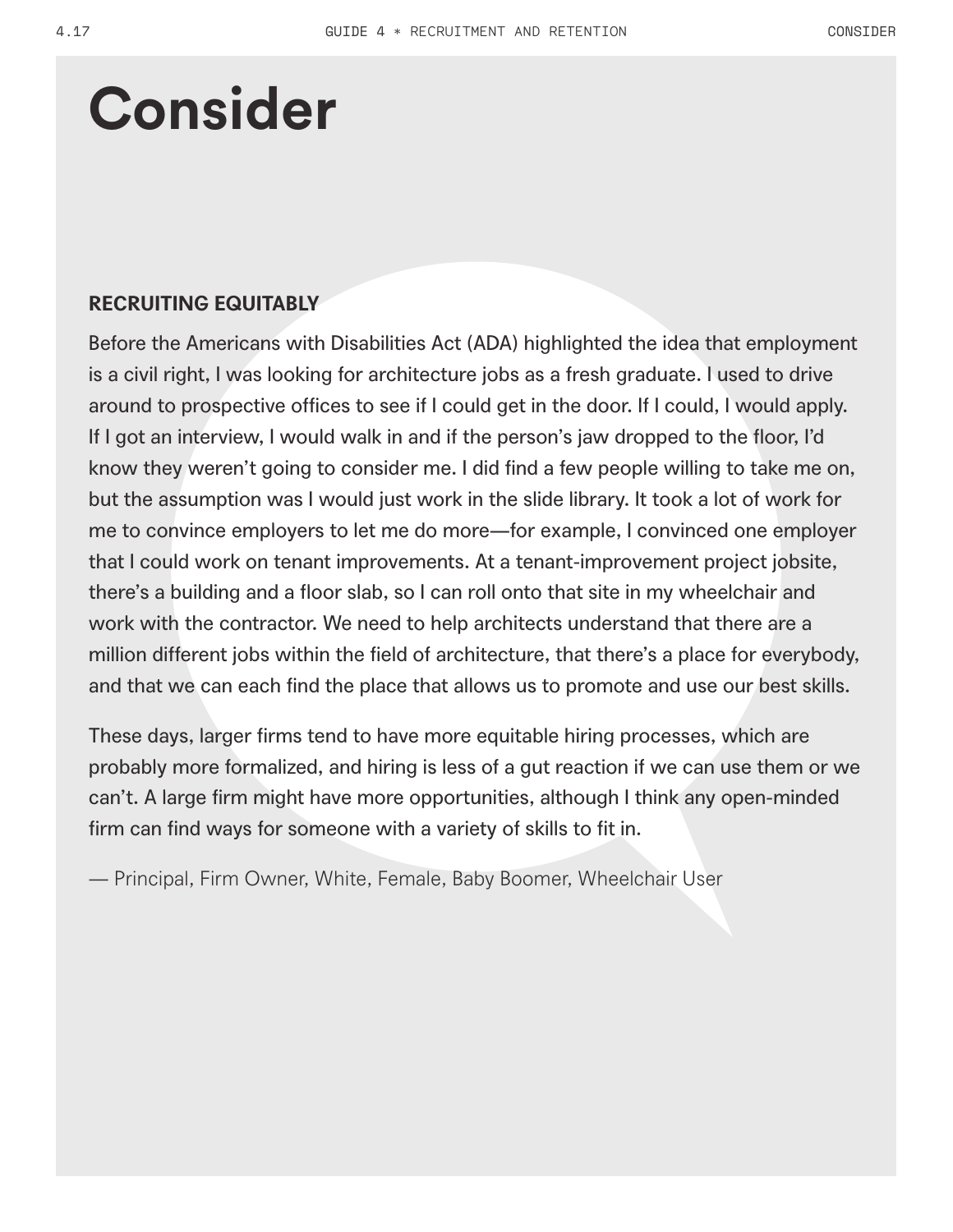#### DISCUSS:

- What factors might specific underrepresented groups consider before applying for a position? Are there aspects of your firm that might be considered welcoming or unwelcoming by certain groups?
- What stereotypes and assumptions are at play in architecture firms that impact people with disabilities, or who are differently abled, in the profession? Do those same stereotypes and assumptions affect the types of spaces we design? Do we design with the acknowledgment that a large part of the population experiences disability at some point in their lives through injury, health issues, or aging?
- What types of bias-disrupter recruitment practices could employers use to ensure equity in hiring practices for people with disabilities?
- Why does this person believe that larger firms may have more opportunities for people with disabilities? What assumptions are being made about smaller firms that make them appear less open-minded or less able to hire people with disabilities?
- What policies and laws are in place today that ensure equitable hiring and promotion practices for people with disabilities? What does your firm do to comply?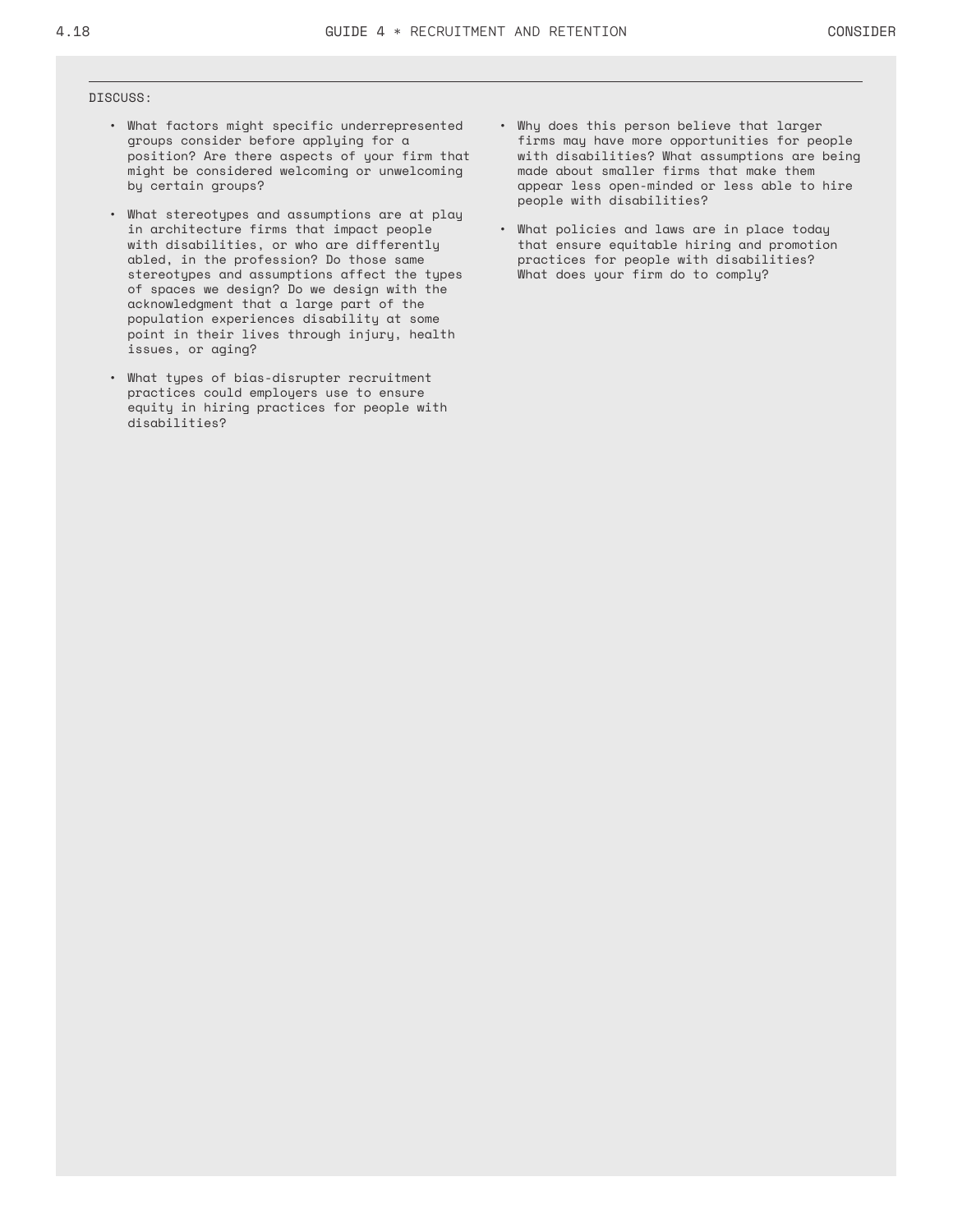## **Consider**

### **IT'S A LITTLE DAUNTING**

Native Americans represent 0% of licensed architects according to the AIA. There are less than five Native American registered women architects and less than 20 Native American male registered in the United States. Most of us do a lot of networking through the American Indian Council of Architects and Engineers (AICAE) to promote and support students by connecting them to Native American professionals. We also do this with students: if we know a student that is interested in architecture, we try to connect them with the AICAE during their high school and or college years. We reach out individually, make calls. When it's personal, people are more engaged and want to take part.

We start early on with elementary, high school and college students, getting their interest: what is architecture, and the importance of architecture and going back to their communities and serving their communities. I'm always in support of looking at the pipeline. I think when you get Native Americans, this diverse group, it's a little difficult when they're going off to college, they're so tied to their family and language and culture that when they go to school they don't get much support on the college end. I've seen that it's hard for some of them. Where I live, the architects support the American Institute of Architecture Students (AIAS). I'm always pushing, I always bring up the memorandum of understanding between AIA and AICAE: we're having a job fair or a golf tournament, and local firms are supporting the AIAS, why don't you guys support the AICAE as well? And they look at me like, why would we do that? Looking at the top Native American students around the country: there are quite a few. It would be nice to get them to the conference to network. When I was a young professional in college and went to conferences, I came back inspired: you want to finish school, you know what it takes to be an architect, and that is what I want to do. For students who don't get to go to conferences, that support is not there.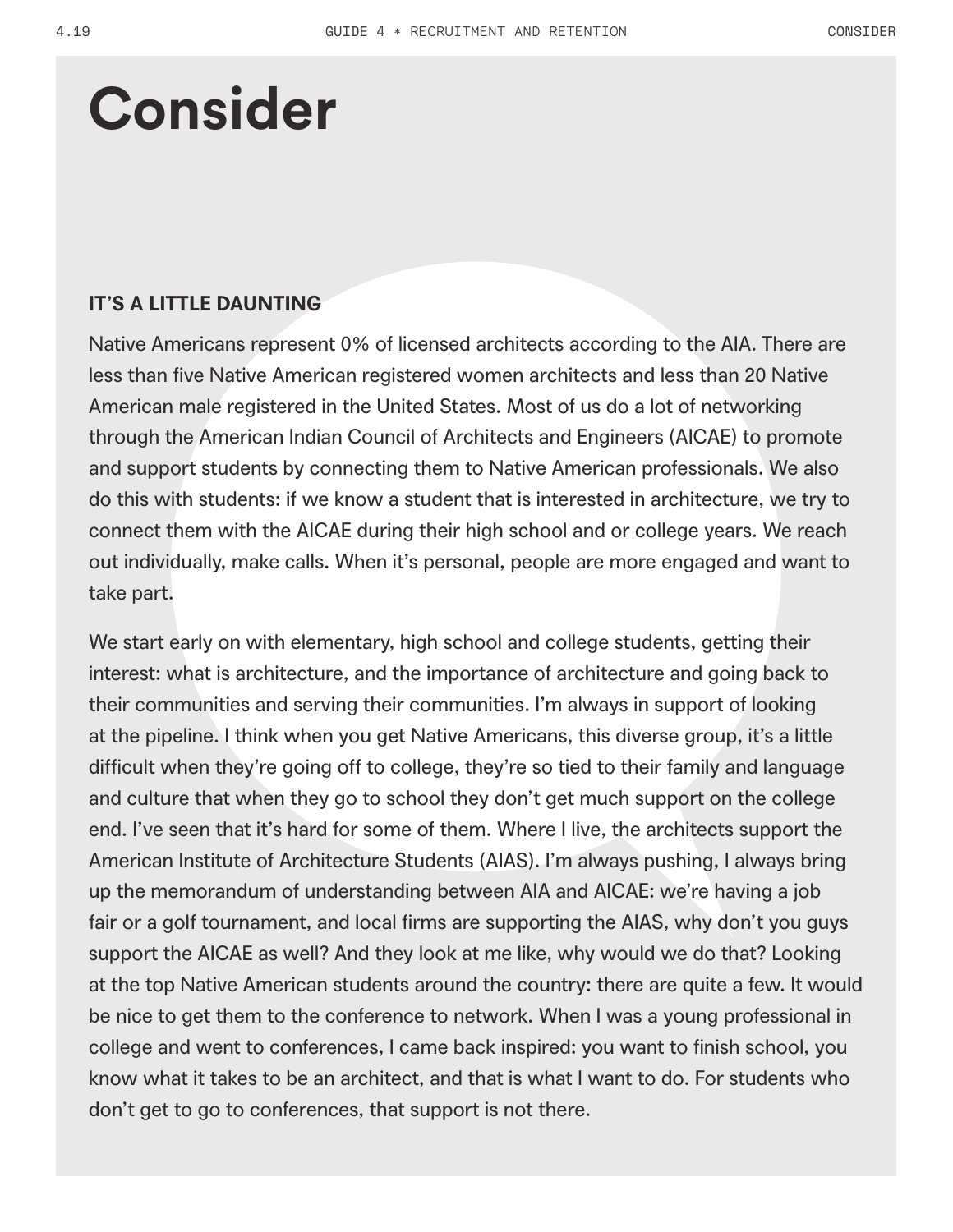At the university level, teaching the importance of indigenous architecture in their schools would make Native American students proud of where they come from and their cultural and heritage. We can all learn and benefit more about indigenous architecture that has been around for many centuries, but in school we just breeze right by it. The notion is that all Native Americans live in tepees, but they don't. There are so many indigenous structures out there that are used for many different purposes. It's something I think the schools don't really know. In my practice I always educate that we need to learn from the past to move forward for the future, and that includes this idea of indigenous design and planning. What did those structures – a lot are still standing today – what did they do that we're not doing today?

— Architect, CEO, Native American, Female, 30s

#### DISCUSS:

- What is it like to consider entering a profession where you are a small minority? What do you think are some of the obstacles?
- What keeps local architects and firms from supporting AICAE (or possibly other nonmajority organizations such as NOMA or NOMAS)?
- Does your firm actively build connections to non-majority student groups? Do you focus on just one group? What benefits do to the students gain? What benefits do you gain?
- What investment do you or your firm make in the talent pipeline? Is there a collective action that your firm takes with national organizations to build pipelines for currently underrepresented groups?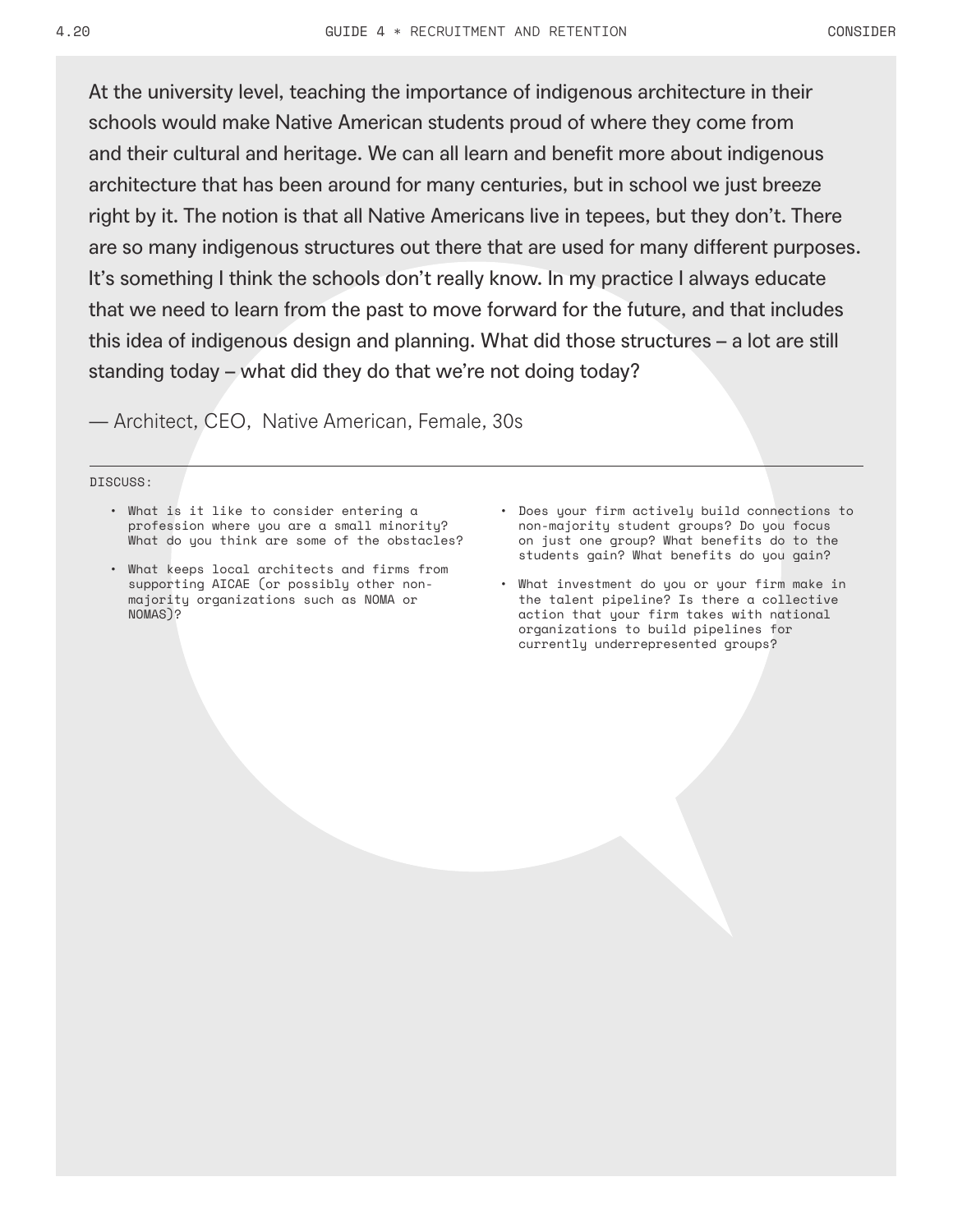### **Consider**

### **INEQUITY AFFECTS RETENTION**

Generally, female architects and designers are taken a lot less seriously. Most men I've worked with experience a higher level of engagement and exposure, better defined roles let them grow; hence, they get promoted a lot faster than their female counterparts. I have many times been the only woman in the room having the men treat me as if I'm not one of them—or guys of my age or level of experience or lower being the ones who get the right attention. For example…I was the lead on a project. We had a conference call with several people in the room: one of my principals and another person on the architecture team, a nice guy and a good colleague. I was the one in charge, but the whole time during the meeting my principal was talking to and addressing everything to my colleague—didn't even make eye contact with me. When someone on the call had a question, they addressed my colleague too. This was quite insulting to me. I was the one leading the job, but I was non-existent.

I see this happening so often to women. We always have to work twice as hard as our male colleagues. Especially women from other countries (like me)—it's three times as hard…. I'm a very responsible person. I take myself seriously, even if others don't. But emotionally and mentally it really affects me negatively. It's very disappointing, and it seems like there's no end to it. I wonder when will there be a light at the end of the tunnel. I hoped the new generation of men would be different. But they don't care either. For them, it's as if as long as they have their own jobs, they don't care if their female colleagues don't get promotions. They stay quiet. I'm not saying they're responsible, but they're contributing to the status quo. We have good relationships, go out for coffee, work together every day, late nights together, often on deadlines, but why are they getting ahead of me so easily?

— Full-time Architect at a Large Firm, White, Female, 43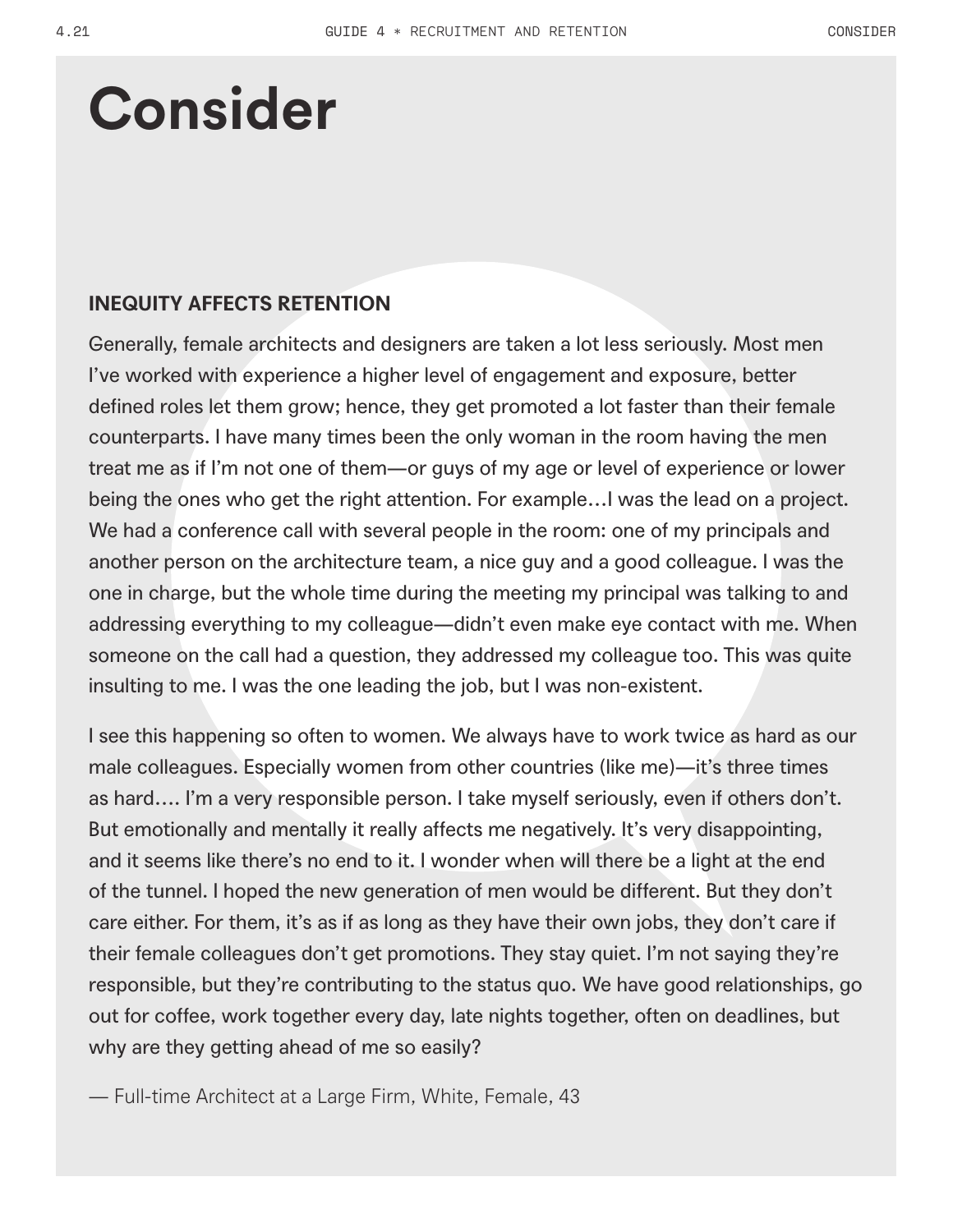#### DISCUSS:

- What microaggressions did this person experience at work? How might they affect her pathway to promotion within the firm? And how might they affect this person's engagement in the workplace?
- What could this person's junior colleague have done to disrupt bias on the project? What responsibility did this person have to do anything? How would using these strategies have changed engagement for all participants?
- What can firms do to ensure psychological safety in the workplace for women and other underrepresented groups? Does the role of each individual employee in ensuring psychological safety change based on their level of power or their group identities (gender, socioeconomic background/class, education, age, culture, nationality, physical ability, etc.)?
- Does your firm have a way to proactively identify the "negative effect" that the speaker refers to? If the situation continues without change, what do you think are the risks to the speaker? What are the risks to the firm?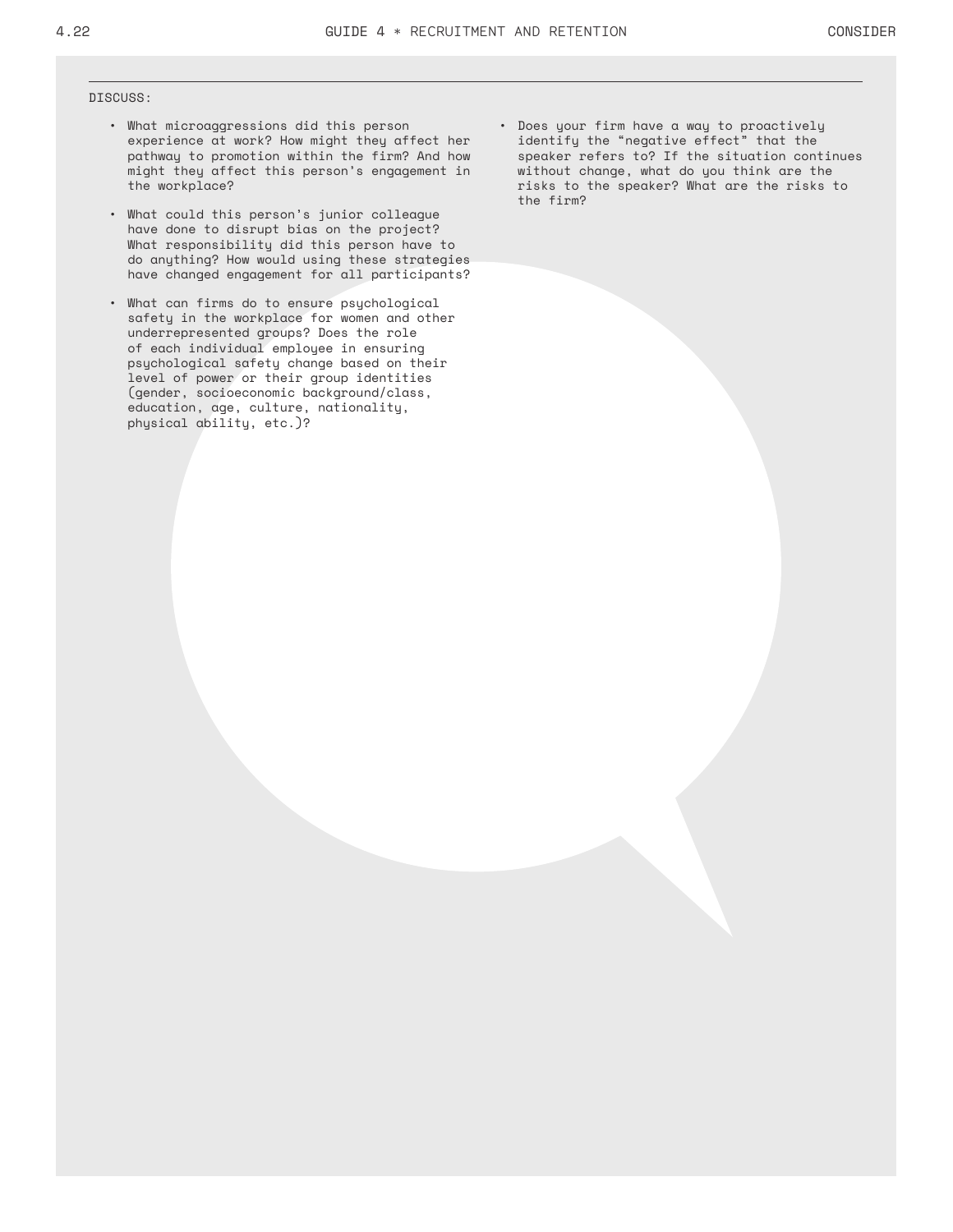### **Consider**

### **CHALLENGES HIRING DIVERSE STAFF**

We have tried actively to recruit a diverse population in this firm, but because of the kind of work we do, we aren't required to do so. This is a small firm, nine architects, and we largely work for private clients, so we rarely go after projects during which we would be evaluated on the diversity of our team. So when we meet and engage with young people from underrepresented groups, often we find the candidates we would most like to hire are courted specifically because of their backgrounds to work in firms that do a great deal of public work. In a city like ours, where you have three or four of the largest firms in the country and a bunch of small- and medium-sized firms, there's a tendency for those firms that are larger and do certain kinds of work to attract and retain employees who are different, other than what you would call the "majority." We have a roundtable of firms that do high-end residential, retail interiors, and we could see we're not a good microcosm of America. And it bothers me. Because we're not as attractive as other firms, perhaps, we don't get candidates from underrepresented groups. Four out of nine people in our firm are women, and one of my partners is a woman. I wish we could say we aggressively tried, but we just hire the best we can.

— Firm Founder and Principal, White, Male, 60

DISCUSS:

- What do you think this person means when he says his firm is not as attractive to diverse candidates? Why would it not be attractive? What could this person's firm do to attract a wider range of candidates?
- How do some firms express that they value diversity? How are these values manifested in their daily work practices? What more could firms do to show that diversity matters?
- Have clients communicated how they measure and value your firm's diversity? Has this been a factor in winning work or being effective?
- What are some of the challenges that smaller firms have when trying to attract diverse talent? What can smaller firms do to better attract a broader range of talent? What can they do to retain that talent?
- What might be some benefits to this type of firm of adding more diverse staff?
- How might regional cultural differences affect how firms approach recruitment and retention of diverse talent? What regional differences have you experienced in how firms recruit and promote talent from underrepresented groups?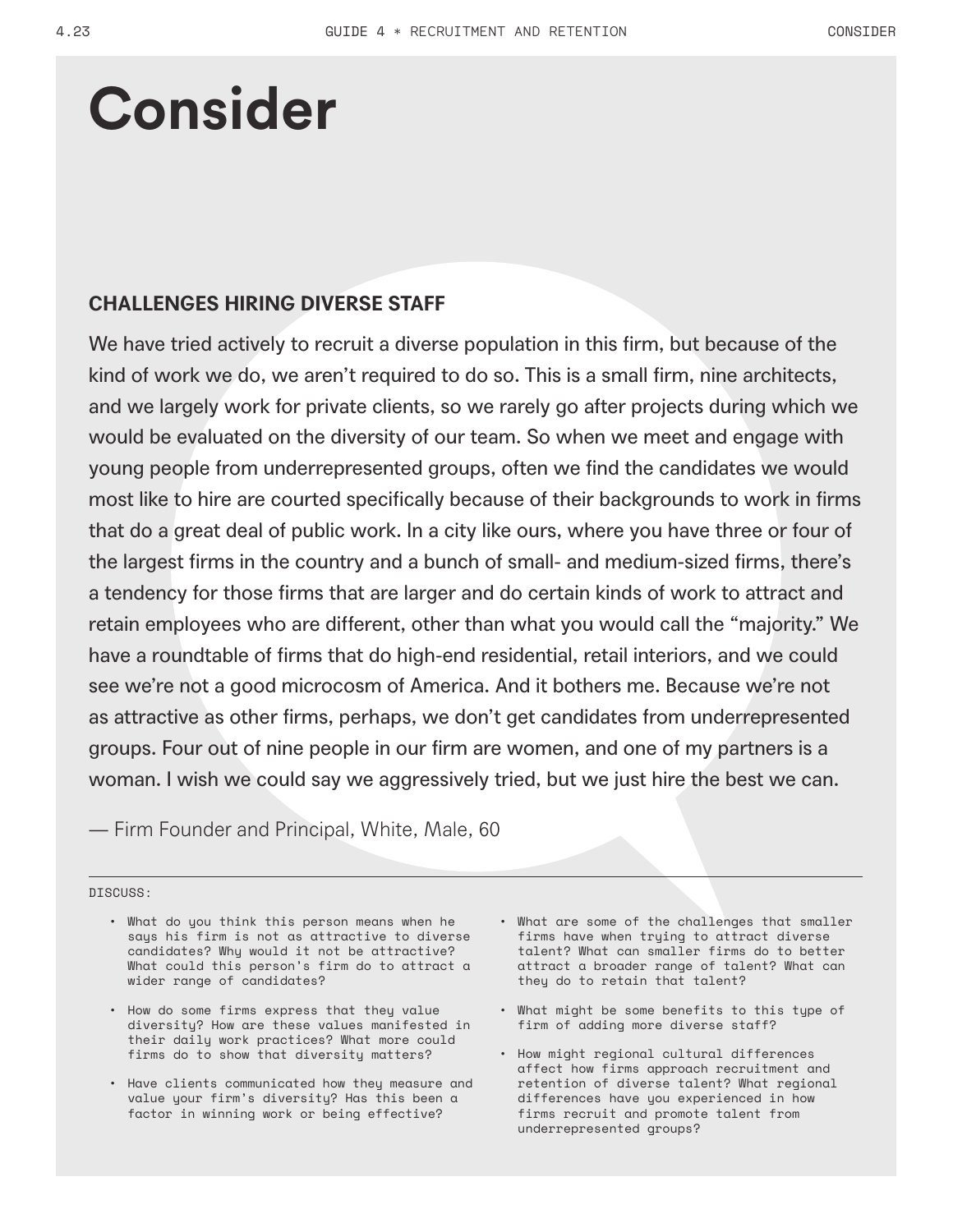### **Consider**

### **ACKNOWLEDGING GENDER INEQUITIES IN THE WORKPLACE**

Our firm is very young and was bought three years ago, around when I started. It used to have a very male-dominated culture—the guy at the top yelling, women answering the phones. When I started, there was this transition happening, and they were kind of attempting to get the culture to move from one extreme, but I was still asking, why are only the women answering the phone? I'd comment, "This is bull---," and they'd make some changes. But that said, it's run by three men, and they don't realize they put a lot more on the plate of a few women in the office because they know the women will get it done. The guys in the corner work on one thing and go home. And we women notice stuff that needs to get done, take it on, but still have to get our own jobs done too. I'd wonder, "Why the hell am I doing everything, and this guy's focusing on one thing in the corner?"

There are two of us who do a lot of extra marketing and administrative stuff that takes away from being able to work on architecture. At least that contribution is somewhat acknowledged where I am, and I feel lucky. It makes it better because at least I feel like I get face time with my boss, and I get appreciation, and if nothing else, I know more about how our firm functions because of those things. I'm more involved in decisions above my pay grade than I otherwise would be, decisions being made about what we're doing, why we're doing it. That makes me feel better about my future career.

— Architect, White, Lesbian, Early 30s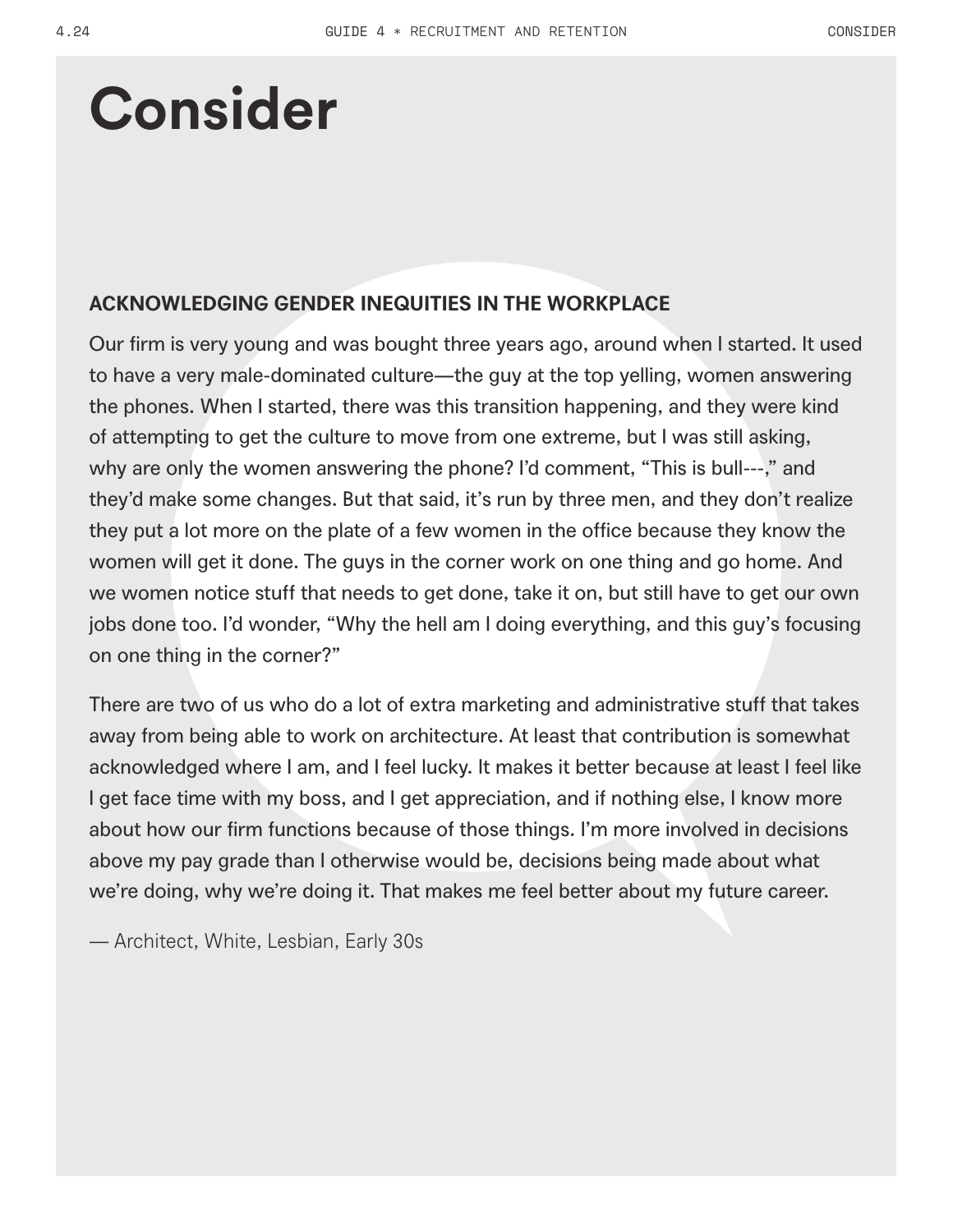#### DISCUSS:

- How does this person describe the division of labor in her workplace? Have you experienced similar divisions of labor in your own firm? Who does most of the design work in your firm and who does most of the "office housework"? If there are divisions, how do they affect engagement and retention?
- This person describes her firm as trying to transition from a male-dominated culture. How does this affect the way the firm will recruit differently than in the past? What would prospective employees be looking for in order to understand the trajectory of the change and the level of support needed to make the transition successful?
- How do appreciation and acknowledgment help the speaker in this story? What impact do appreciation and acknowledgment of workplace difficulties have on engagement? Does your firm regularly express appreciation and acknowledgment for a job well done?
- How might perceptions of women, femininity, and sexuality affect how people who identify as female are treated? Are there differences between how you think of cisgender (gender identity corresponding to one's sex at birth) women, trans women, and/or lesbians? How do these differences play out in practice?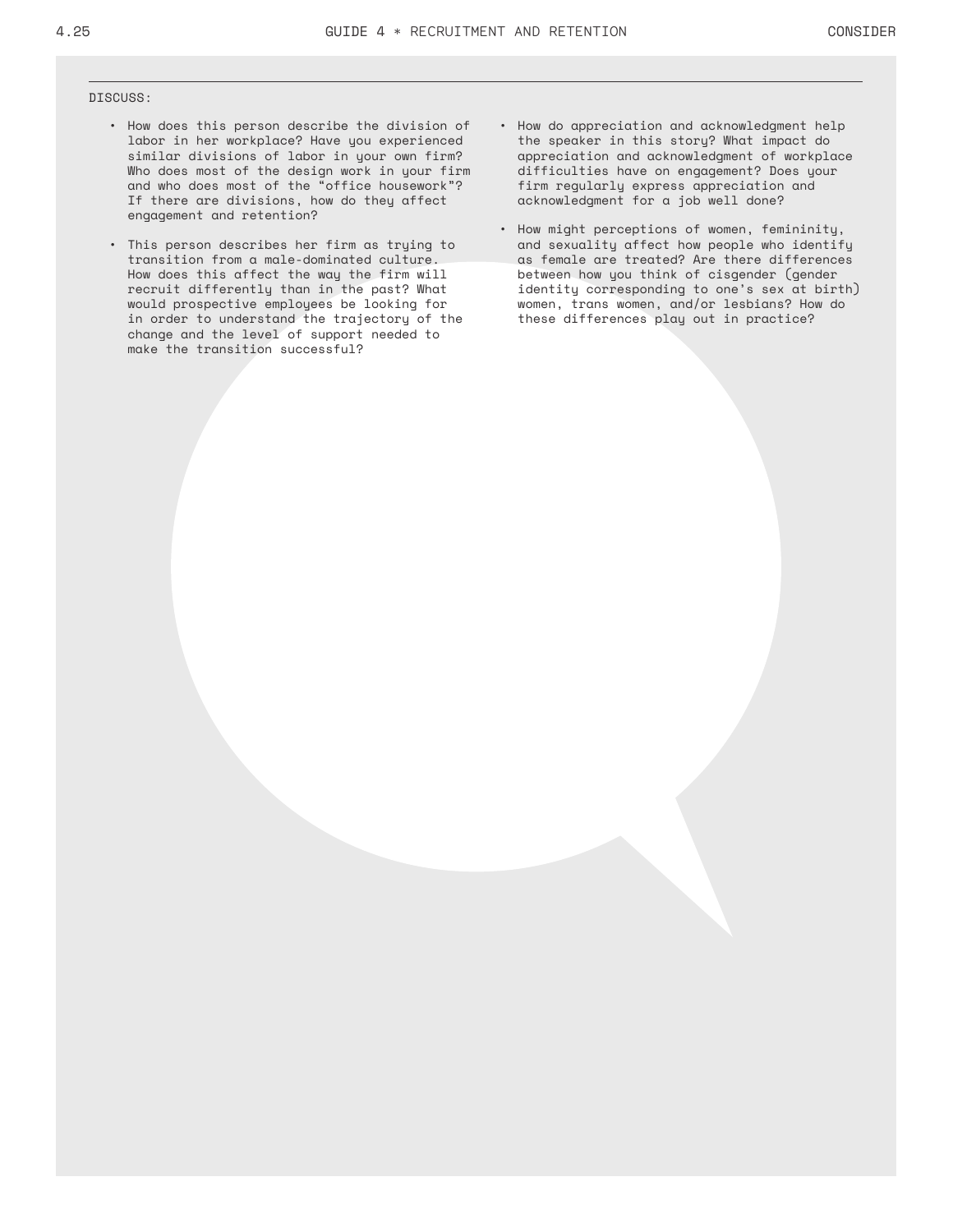### **Resources**

#### **IMPROVING EQUITY**

#### **Disabilities in the Workplace: Recruitment, Accommodation, and Retention – Linda Davis – AAOHN Journal (July 1, 2005)**  https://journals.sagepub.com/ doi/10.1177/216507990505300705

Detailed guidance and resources for employers seeking to employ and retain workers with both temporary and permanent disabilities.

#### **Diversity in the Profession of Architecture – AIA (2016)** http://content.aia.org/sites/default/files/2016-05/Diversity-DiversityinArchitecture.pdf

Summary of perceptions of factors that affect the choice of architecture as a profession, job satisfaction, and retention.

#### **How Can Architecture Schools Increase Diversity? – Melinda D. Anderson – Curbed (2017)**  https://www.curbed.com/2017/2/22/14653054/

architecture-schools-diversity

Recommendations include increasing diversity of faculty, providing mentorship and inclusion programs that support students, addressing cost concerns, and partnering with local schools to increase the visibility of architecture as a career option.

#### **Identifying & Interrupting Bias in Hiring – Bias Interrupters**

https://biasinterrupters.org/toolkits/orgtools/

Resources include a worksheet that lists common bias types, how they arise in hiring, and how to prevent their influence; and a guide on structuring the hiring process to prevent bias at all stages.

#### **In Search of a Less Sexist Hiring Process – Harvard Business Review (2014)**

https://hbr.org/2014/03/in-search-of-a-less-sexist-hiringprocess

An overview of why women are less likely to be hired than equally qualified men and how businesses should adjust hiring practices to be more inclusive.

#### **The Pipeline Predicament: Fixing the Talent Pipeline – Bentley University Center for Women and Business (2018)**

https://www.bentley.edu/files/2018/11/16/Bentley%20 CWB%20Pipeline%20Research%20Report%20Fall%20 2018.pdf

Research report on why the representation of women decreases at higher levels of leadership; issues include access to mentorship, pay inequities, midcareer issues, and bias. Offers strategies for addressing the issues, including reexamining the hiring/recruiting process, the role of culture, and supporting and developing existing talent. Focuses on women but also discusses other underrepresented groups, including people of color.

#### **re:Work Guide: Hiring – Google**

https://rework.withgoogle.com/subjects/hiring/

Covers aspects of hiring, including recruiting, reviewing resumes, and interviews; offers suggestions for making the hiring process fairer for candidates with different backgrounds and ways to improve the experience for job candidates.

#### **Scholarships and Career Resources for Architects of Color – Patrick Sisson – Curbed (2018)**

https://www.curbed.com/2017/2/22/14669966/

scholarships-minority-architects-professional-resources List of programs working to help increase diversity in architecture; includes youth, college-level, and professional organization resources and programs.

#### **16 Architects of Color Speak Out About the Industry's Race Problem – Asad Syrkett, Tanay Warerker, and Patrick Sisson – Curbed (2017)**

https://www.curbed.com/2017/2/22/13843566/minorityarchitects-diversity-architecture-solutions-advice

Interviewees discuss barriers they have faced as architects of color at all levels and offer recommendations to improve the diversity in the profession.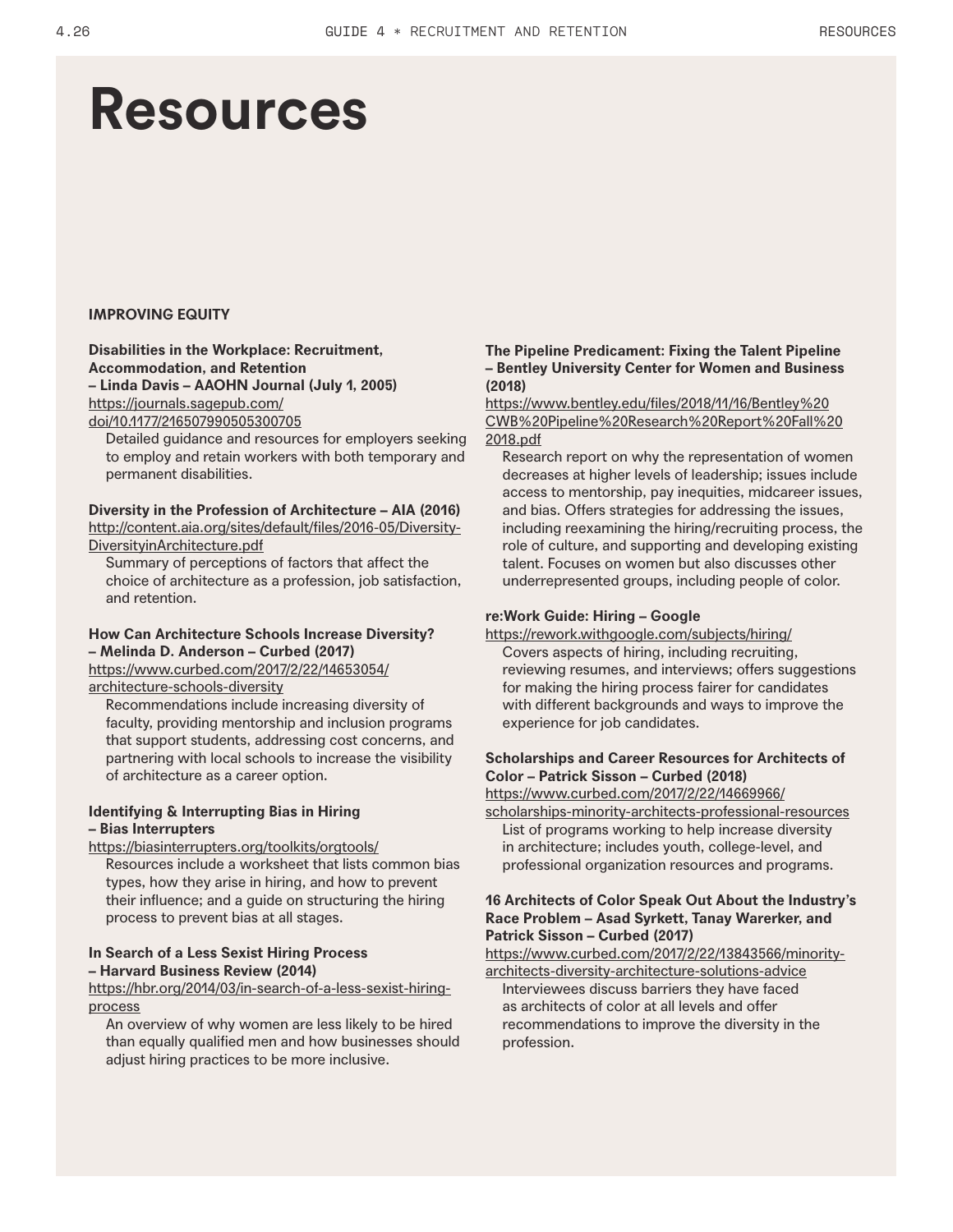#### **EQxD Metrics: Finding the Right Fit – Annelise Pitts – Equity by Design (2017)**

http://eqxdesign.com/blog/2017/12/6/eqxd-metrics-findingthe-right-fit

Survey results from 2016 show the perception of workplace-culture fit by different groups in architecture. Fit is identified as the most determinant factor in why people stay or leave a job.

**The Formula for a Winning Company Culture – Tim Wolock and Chris Martin – Payscale (2016)**

https://resources.payscale.com/hr-whitepaperformula-for-a-winning-company-culture.

html?\_ga=2.40028641.2121399054.1544111382-

2118469081.1544111382

Identifies key factors for retention and improving employee satisfaction.

#### **Measuring the Meaning of Meaningful Work: Development and Validation of the Comprehensive Meaningful Work Scale (CMWS) – Marjolein Lips-Wiersma and Sarah Wright – Group and Organization Management (2012)**

https://www.researchgate.net/publication/258137959\_ Measuring\_the\_Meaning\_of\_Meaningful\_Work\_ Development\_and\_Validation\_of\_the\_Comprehensive\_ Meaningful\_Work\_Scale\_CMWS

Provides a multi-dimensional scale for measuring meaningful work.

#### **Overcoming the Implementation Gap: How 20 Leading Companies are Making Flexibility Work – Duesen, James, Gill, McKechnie – Boston College Center for Work and Family (2007)**

https://www.bc.edu/content/dam/files/centers/cwf/ research/publications/researchreports/Overcoming%20 the%20Implementation%20Gap

Offering flexible work is a way to increase recruitment and retention. This report outlines five steps for developing and implementing a flexibility policy and case studies of companies who offer flexible options.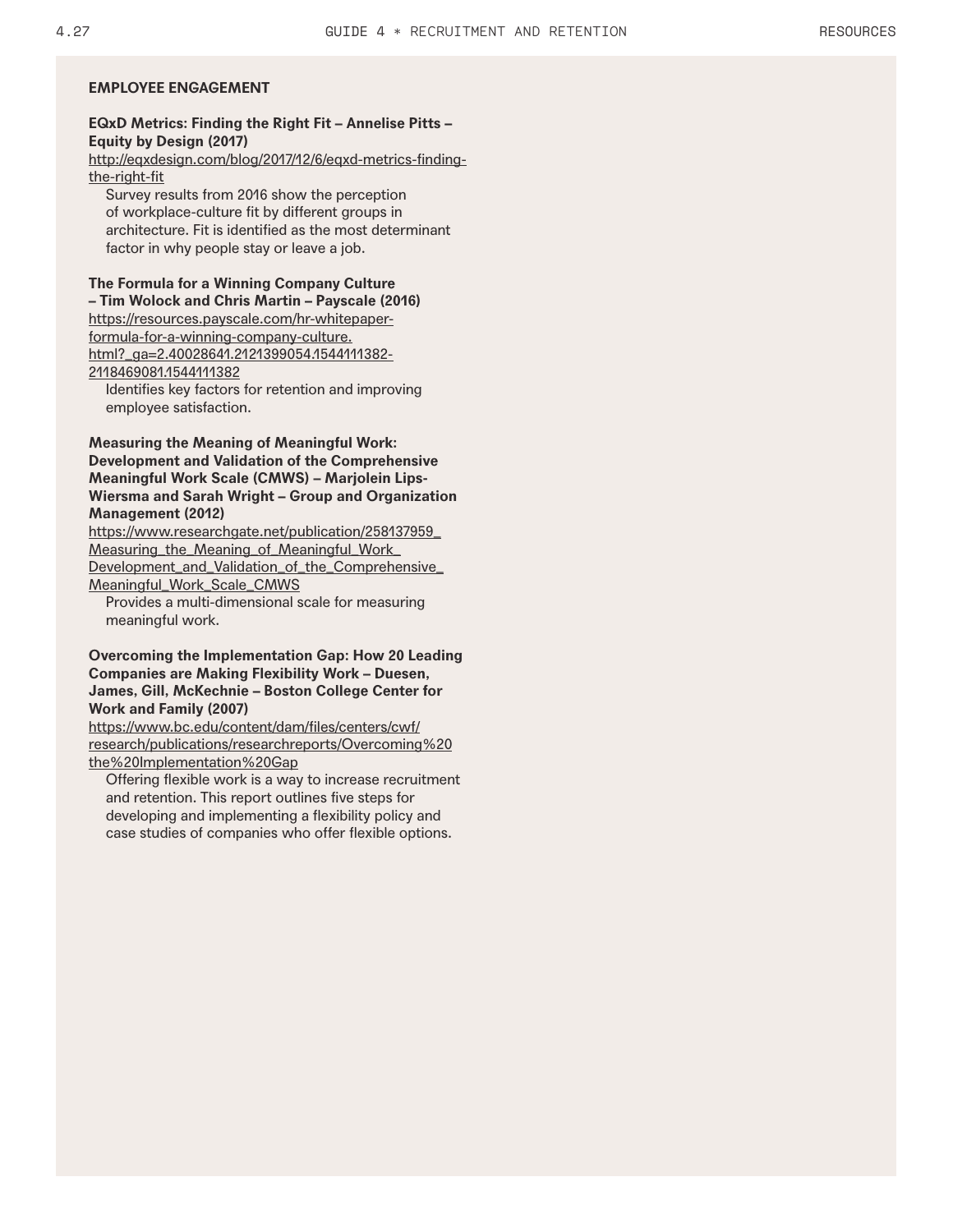### **Notes**

1. Avivah Wittenberg-Cox, "In Search of a Less Sexist Hiring Process," *Harvard Business Review*, March 17, 2014, https://hbr.org/2014/03/in-search-of-a-less-sexisthiring-process.

2. "Workplace Diversity Through Recruitment: A Step-By-Step Guide," *Ideal*, accessed January 24, 2018, https:// ideal.com/workplace-diversity/.

3. Annelise Pitts et al., *Equity by Design: Voices, Values, Vision! 2018 Equity in Architecture Survey Early Findings Report* (San Francisco: AIA San Francisco and Equity by Design Committee, 2019), https://issuu.com/annelisepitts/ docs/eqia\_2018\_early\_findings.

4. Joan C. Williams, "The 5 Biases Pushing Women Out of STEM," *Harvard Business Review*, March 24, 2015, https:// hbr.org/2015/03/the-5-biases-pushing-women-out-ofstem; and Lewis A. Coser, *Greedy Institutions*, (New York: Free Press, 1974).

5. Gallup, *State of the Global Workplace* (New York: Gallup Press, 2017), 20; and Brad Shuck, "Four Emerging Perspectives of Employee Engagement: An Integrative Literature Review," *Human Resource Development Review* 10, no. 3 (2011): 304–28.

6. Ibid.

7. Amy C. Edmondson and Zhike Lei, "Psychological Safety: The History, Renaissance, and Future of an Interpersonal Construct," *Annual Review of Organizational Psychology and Organizational Behavior* 1 (January 10, 2014): 23–43, https://www.annualreviews.org/doi/ full/10.1146/annurev-orgpsych-031413-091305.

8. Shuck, "Four Emerging Perspectives of Employee Engagement."

9. Pitts et al., *Equity by Design: Voices, Values, Vision!*.

10. Rachel Thomas et. al., *Women in the Workplace* (N.p.: Lean In and McKinsey & Company, 2018); and American Institute of Architects (AIA), "Diversity in the Profession of Architecture," Executive Summary 2016, http://content.aia.org/sites/default/files/2016-05/Diversity-DiversityinArchitecture.pdf.

11. Thomas et. al., *Women in the Workplace*; and Wittenberg-Cox, "In Search of a Less Sexist Hiring Process."

12. Ibid.

13. Thomas et. al., *Women in the Workplace.*

14. Ibid.

15. AIA, "Diversity in the Profession of Architecture."

16. Ibid.

17. Ibid.

- 18. Ibid.
- 19. Ibid.

20. Pitts et al., *Equity by Design: Voices, Values, Vision!*

21. Thomas et. al., *Women in the Workplace.*

22. Tessa E. Basford, Lynn R. Offermann, and Tara S. Behrend, "Do You See What I See? Perceptions of Gender Microaggressions in the Workplace," *Psychology of Women Quarterly* 38, no. 3 (2014): 340–49.

23. Basford et. al., "Do You See What I See?"; and Thomas et. al., *Women in the Workplace.*

24. Thomas et. al., *Women in the Workplace.*

25. Ibid.

26. Mark Tarallo, "How to Reduce Employee Turnover through Robust Retention Strategies," *Society for Human Resource Management*, September 17, 2018, https://www. shrm.org/resourcesandtools/hr-topics/talent-acquisition/ pages/how-to-reduce-employee-turnover-throughrobust-retention-strategies.aspx; and "EQxD Metrics: Key Findings from the 2016 Equity in Architecture Survey," Equity by Design, February 16, 2017, http://eqxdesign. com/blog/2017/2/14/eqxd-metrics-key-findings-from-the-2016-equity-in-architecture-survey.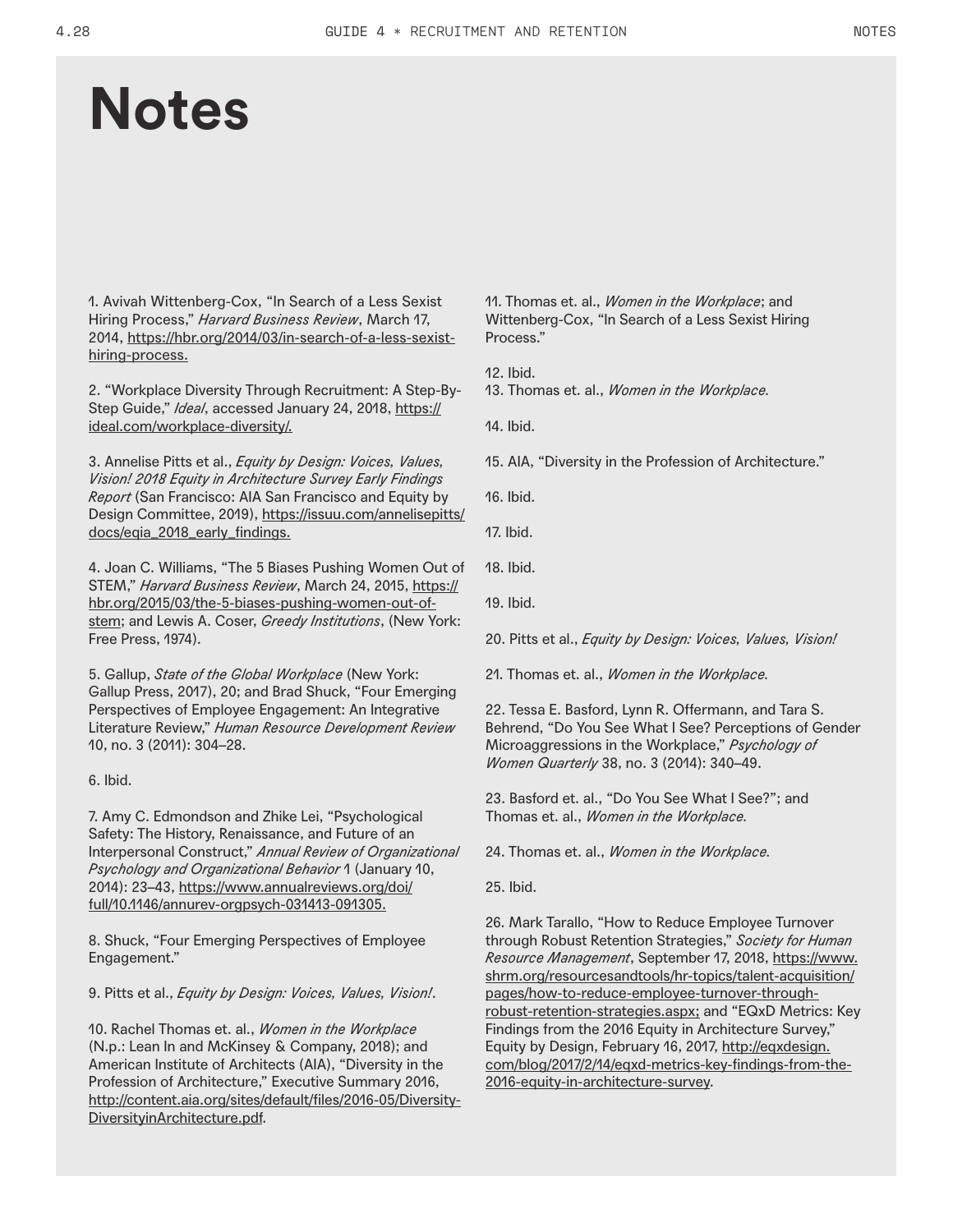27. Tarallo, "How to Reduce Employee Turnover."

28. For example, the U.S. Department of Labor's Bureau of Labor Statistics reported that employment levels dipped 1.4% from 2.846 million people to 2.798 million between 2012 and 2014. By 2016, employment rose to 2.954 million. Mike Sheridan, "The Evolution of Modern Architecture, Engineering, and Design Firms," *Urbanland*, January 17, 2017, https://urbanland.uli.org/economymarkets-trends/architecture-engineering-design-firms/.

29. Ibid.

30. Gallup, *State of the Global Workplace*.

31. Ibid.

32. Shuck, "Four Emerging Perspectives of Employee Engagement."

33. Ibid.

34. Joelle Emerson, "Designing a Data-Driven Diversity & Inclusion Strategy," WLE webinar, June 5, 2018 [subscription required] https://www. womensleadershipedge.org/member-exclusive/?\_ s2member\_vars=post..level..0..post..3642..L2RhdGEv&\_ s2member\_sig=1552669249-a58a859bea5ecd8d8271f26e 227cc900.

35. "EQxD Metrics: Key Findings from the 2016 Equity in Architecture Survey."

36. Trish Foster, *The Pipeline Predicament: Fixing the Talent Pipeline* (Waltham, MA: Bentley University Gloria Cordes Larson Center for Women and Business, 2018), https:// www.bentley.edu/files/2018/11/16/Bentley%20CWB%20 Pipeline%20Research%20Report%20Fall%202018.pdf.

37. Pitts et al., *Equity by Design: Voices, Values, Vision!*; and AIA, "Diversity in the Profession of Architecture."

38. Anita Williams Woolley et. al., "Evidence for a Collective Intelligence Factor in the Performance of Human Groups," *Science* 330, no. 6004 (October 29, 2010): 686–88.

39. Shuck, "Four Emerging Perspectives of Employee Engagement."

40. Emerson, "Designing a Data-Driven Diversity & Inclusion Strategy."

41. Drew Fortin, "How to Calculate Employer Turnover Cost," *Predictive Index*, July 17, 2017, https://www. predictiveindex.com/blog/how-to-calculate-employeeturnover-cost.

42. Pitts et al., *Equity by Design: Voices, Values, Vision!*;

and AIA, "AIA Diversity in the Profession of Architecture."

43. See the award video at https://vimeo.com/281631712.

44. Pitts et al., *Equity by Design: Voices, Values, Vision!*

45. Monica Biernat, Richard Lee, and Joan Williams, "How to Spot and Avoid Bias When Evaluating Others," Women's Leadership Edge, accessed January 22, 2019, https://www.womensleadershipedge.org/wp-content/ uploads/Tools-for-Individuals-Evaluating-Others-Writing-Self-Evaluations.pdf.

46. Ibid.

47. Wittenberg-Cox, "In Search of a Less Sexist Hiring Process."

48. Foster, *The Pipeline Predicament*.

49. The 2018 EQxD Survey found that most bias mitigation strategies were rarely employed in architecture firms. See Pitts et al., *Equity by Design*, 35. To help identify and measure bias in your organization, please see the Center for WorkLife Law's Bias Interrupters webpage at https://worklifelaw.org/projects/bias-interrupters/.

50. Tarallo, "How to Reduce Employee Turnover;" and Roy Maurer, "Onboarding Key to Retaining, Engaging Talent," Society for Human Resource Management, April 16, 2015, https://www.shrm.org/resourcesandtools/hrtopics/talent-acquisition/pages/onboarding-key-retainingengaging-talent.aspx.

51. Tim Wolock and Chris Martin, *The Formula for a Winning Company Culture*, Payscale, accessed January 22, 2019, https://www.payscale.com/ content/whitepaper/w\_EmployeeExperience. pdf?\_ga=2.261143565.1495816561.1531761485- 1682279108.1531516008.

52. Ibid.

53. AIA, "AIA Diversity in the Profession of Architecture."

54. Foster, *The Pipeline Predicament*.

55. For a full list of metrics that can be used to gauge satisfaction, see Pitts et al., *Equity by Design: Voices, Values, Vision!*

56. Kathryn H. Anthony, *Designing for Diversity: Gender, Race, and Ethnicity in the Architectural Profession* (Urbana and Chicago: University of Illinois Press, 2001).

#### 57. Foster, *The Pipeline Predicament*.

58. See EQxD for list of benefits architects find valuable, including educational reimbursement, expenses paid for